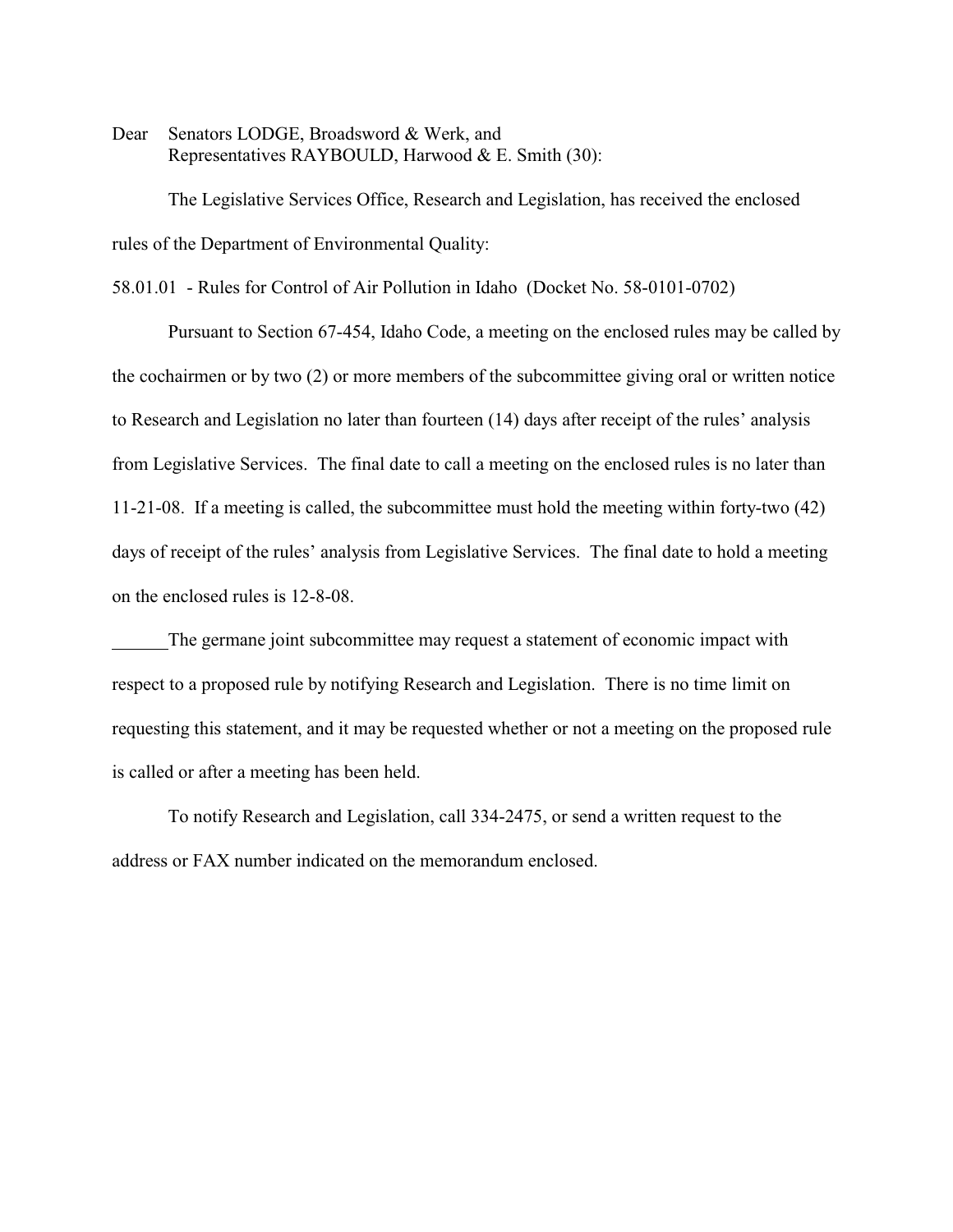# **MEMORANDUM**

# **TO: Rules Review Subcommittee of the Senate Health and Welfare Committee and the House Environment, Energy and Technology Committee**

**FROM: Principal Legislative Research Analyst, Katharine Gerrity**

**DATE: November 3, 2008**

# **SUBJECT: Department of Environmental Quality**

# **IDAPA 58.01.01 - Rules For The Control Of Air Pollution In Idaho Docket No. 58-0101-0702**

The Department of Environmental Quality submits notice of proposed rule at IDAPA 58.01.01 - Rules for the Control of Air Pollution in Idaho. According to the Department, the rule is essentially a preemptive step for the Treasure Valley in an attempt to avoid an ozone nonattainment designation by the EPA. The Department notes that the Treasure Valley has been experiencing high concentrations of ozone in the ambient air in recent years and, this year, the federal government lowered the national ambient air quality standard for ozone. The Treasure Valley Air Quality Plan also requires the Department to develop a rule requiring Stage 1 vapor collection in Ada and Canyon counties.

The Department also states that it has approval from the Governor's office for temporary adoption of the rule. The temporary rule will become effective in April, 2009. The Board is expected to adopt the rule as a pending and temporary rule in February, 2009 and the rule will become final upon adjournment of the 2010 legislative session if approved by the Legislature.

The Department notes that it is important to have the rule in place by the spring of 2009 so that there is time to install the necessary vapor collection equipment before the hot summer weather when ozone is formed. The Department did conduct negotiated rulemaking.

The Department notes that the proposed rule does not regulate an activity not regulated by the federal government nor is the rule more stringent than federal regulations. However, according to the Department, the rule is broader in scope than federal law in that the Clean Air Act requires the use of gasoline vapor collection for facilities that sell more than 10,000 gallons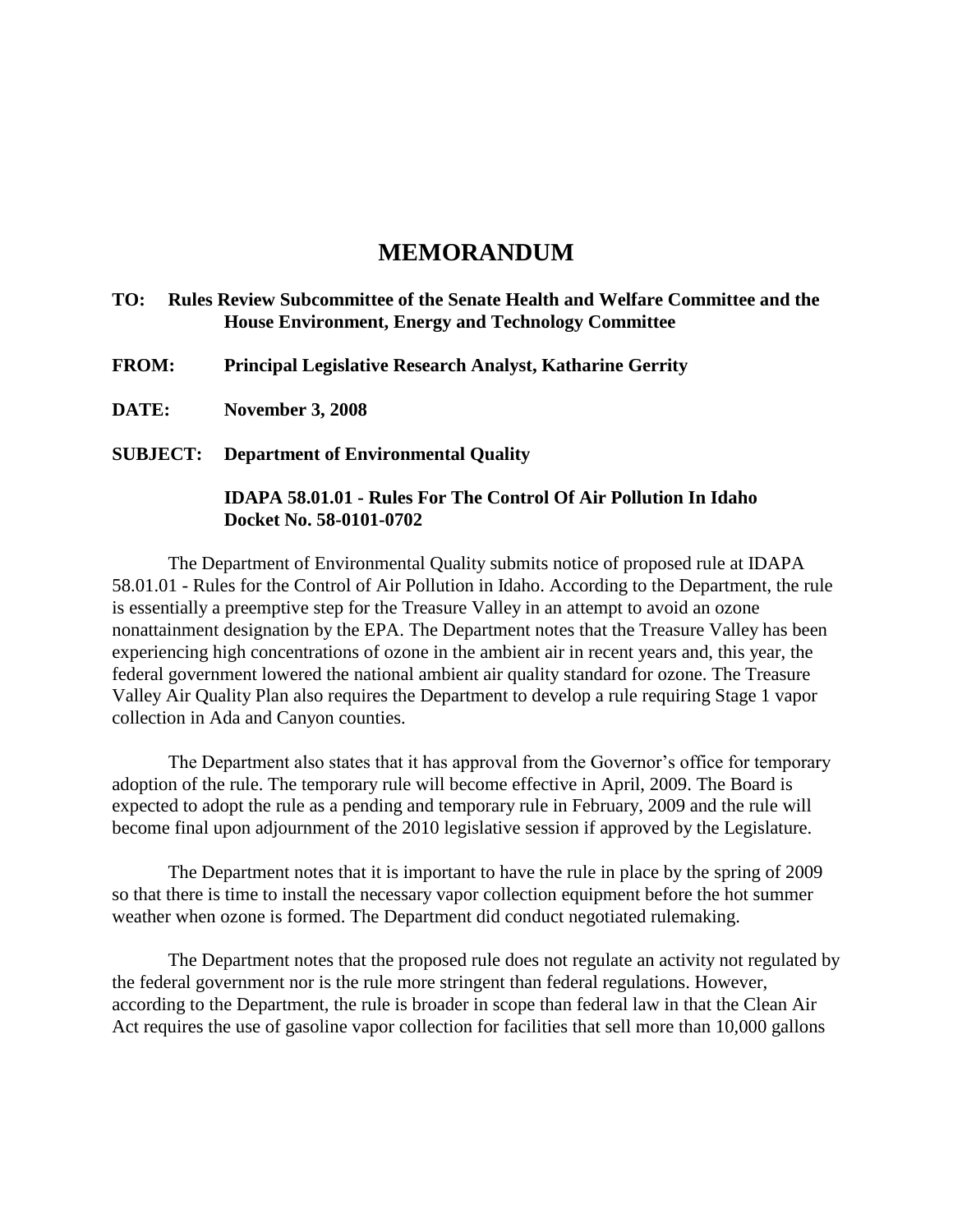of gasoline per month in moderate ozone nonattainment areas. This rule will apply to sources in an area not yet designated nonattainment. In addition, the Department states that the Nation Emission Standard for Hazardous Air Pollutants (NESHAP) requires the use of gasoline vapor collection for gasoline dispensing facilities with throughput of 100,000 gallons or more of gasoline per month. This rule requires gasoline vapor collection for gasoline storage tanks with a capacity of 10,000 gallons or more, applying to a broader class of gasoline dispensing facilities than the NESHAPs.

We have no specific comments or suggestions based on our review of this rule. The temporary and proposed rule appears to be authorized by Sections 39-105 and 39-107, Idaho Code.

cc: Department of Environmental Quality Paula J. Wilson Martin Bauer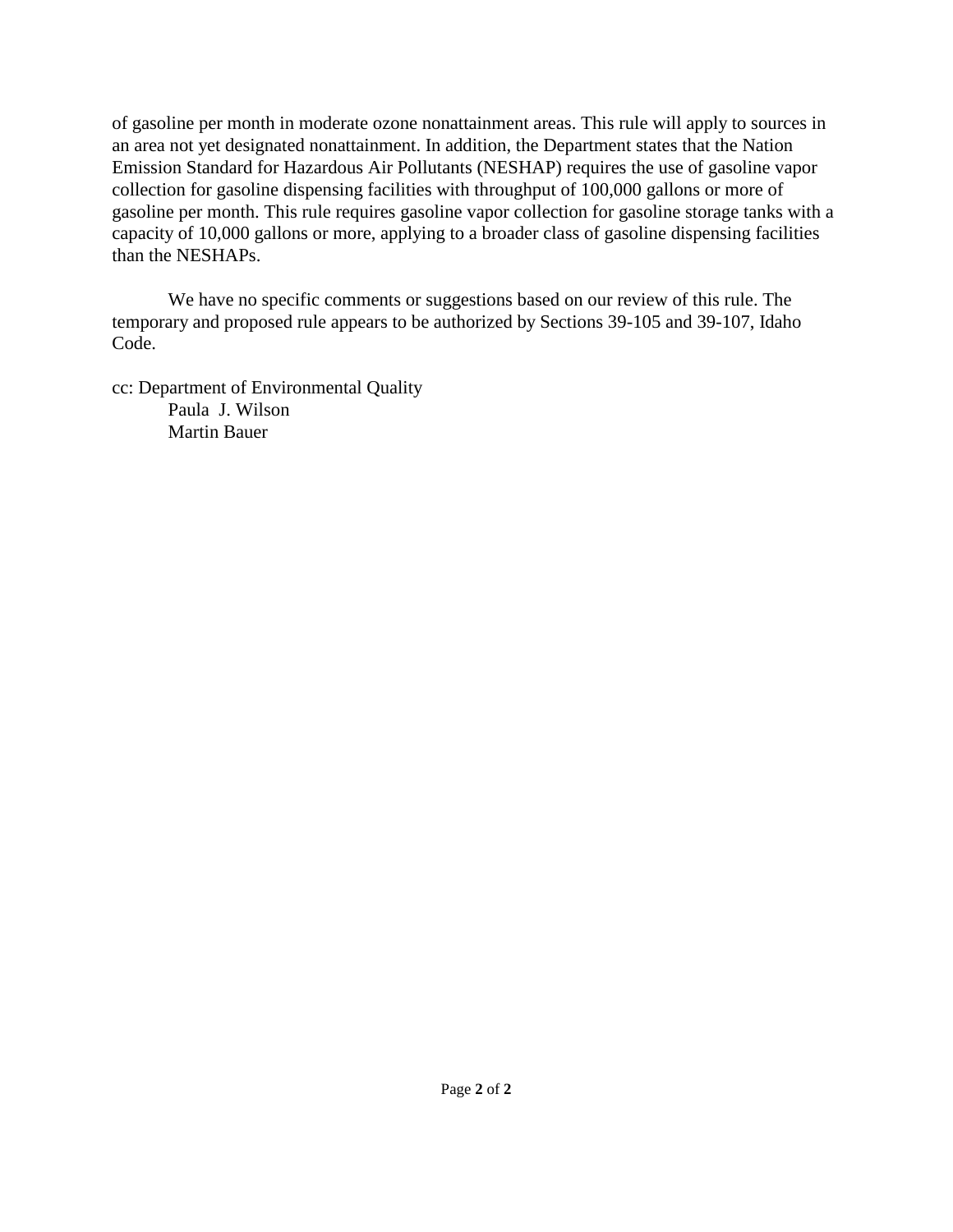# **IDAPA 58 - DEPARTMENT OF ENVIRONMENTAL QUALITY 58.01.01 - RULES FOR THE CONTROL OF AIR POLLUTION IN IDAHO DOCKET NO. 58-0101-0702**

### **NOTICE OF RULEMAKING - PROPOSED RULE**

**AUTHORITY:** In compliance with Section 67-5221(1), Idaho Code, notice is hereby given that this agency has initiated proposed rulemaking procedures. The action is authorized by Sections 39-105 and 39-107, Idaho Code.

**PUBLIC HEARING SCHEDULE:** A public hearing concerning this proposed rulemaking will be held as follows:

#### **TUESDAY - DECEMBER 9, 2008 - 3:30 p.m.**

#### **DEPARTMENT OF ENVIRONMENTAL QUALITY Conference Room C 1410 N. Hilton, Boise, Idaho**

The hearing site(s) will be accessible to persons with disabilities. Requests for accommodation must be made no later than five (5) days prior to the hearing. For arrangements, contact the undersigned at (208) 373-0418.

**DESCRIPTIVE SUMMARY:** The Treasure Valley is now, and has been for several years, experiencing high concentrations of ozone in the ambient air. The federal government lowered the national ambient air quality standard for ozone this year. Installation and operation of Stage 1 vapor collection equipment will reduce volatile organic compound (VOC) emissions by over 1,000 tons per year. Because VOCs are the major contributor to ozone formation, such a reduction should reduce ozone in the ambient air and potentially lower concentrations such that ozone nonattainment may be avoided.

Additionally, the Treasure Valley Air Quality Plan, as developed by the Treasure Valley Air Quality Council and accepted by the Idaho Legislature, requires the Department of Environmental Quality (DEQ) to develop a rule requiring Stage 1 vapor collection in Ada and Canyon Counties. Treasure Valley Air Quality Plan, February 27, 2007 at page 95.

DEQ has received approval from the Governor's office for temporary adoption of this rule in an effort to reduce VOC emissions and potentially avoid an ozone nonattainment designation by the U.S. Environmental Protection Agency. The sooner the vapor collection systems are installed, the greater chance the area has to avoid nonattainment designation. It is particularly important to have a rule effective by spring 2009 so that the regulated community will have time to install the necessary vapor collection equipment before the hot summer weather sets in, which is when ozone is formed.

After consideration of public comments, DEQ intends to present the final proposal to the Board of Environmental Quality at the February 2009 Board meeting for adoption as a pending and temporary rule. If adopted by the Board, the temporary rule will become effective on April 1, 2009. The pending rule is expected to be final upon adjournment of the 2010 legislative session if approved by the Legislature.

**[NEGOTIATED RULEMAKING:](http://adm.idaho.gov/adminrules/bulletin/bul/07bul/07sept.pdf#P.309)** The text of the proposed rule has been drafted based on discussions held and concerns raised during negotiations conducted pursuant to Section 67-5220, Idaho Code and IDAPA 04.11.01.810- 815. On September 5, 2007, the Notice of Negotiated Rulemaking was published in the Idaho Administrative Bulletin, Vol. 07-9, page 309. On August 1, 2008, a preliminary draft rule was made available for public review. Meetings were held on September 27, 2007; October 18, 2007; December 6, 2007; February 6, 2008; August 13, 2008; and August 26, 2008. Several members of the public participated in this negotiated rulemaking process by attending the meetings and by submitting written comments.

**IDAHO CODE SECTION 39-107D STATEMENT:** The proposed rules do not regulate an activity not regulated by the federal government nor are they more stringent than federal regulations. The Clean Air Act requires, in moderate ozone nonattainment areas, the use of gasoline vapor collection for facilities that sell more than 10,000 gallons of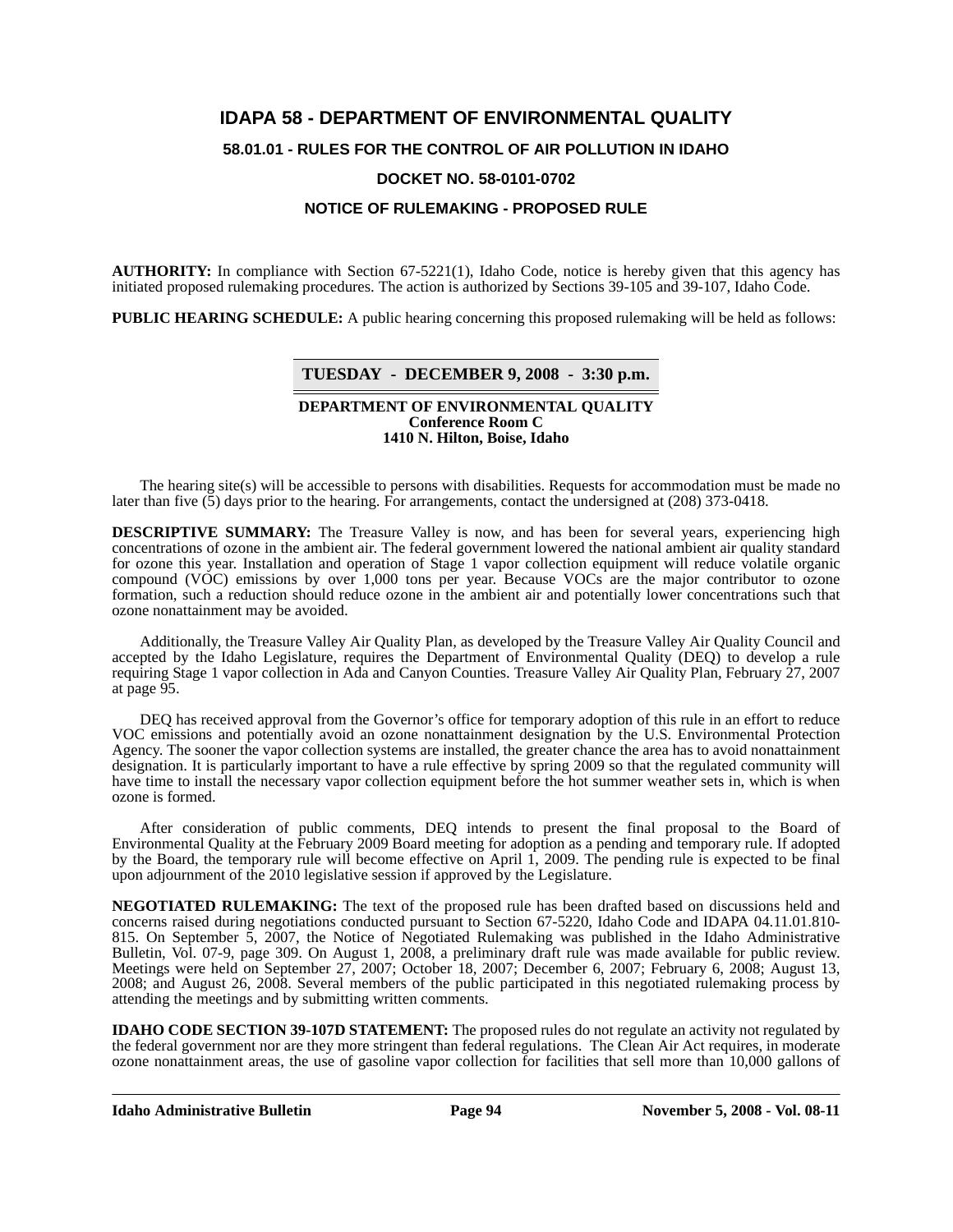gasoline per month. The proposed rules are broader in scope than the federal law as they apply to sources in an area not yet designated nonattainment. Additionally, the National Emission Standard for Hazardous Air Pollutants (NESHAP) requires the use of gasoline vapor collection for gasoline dispensing facilities with throughput of 100,000 gallons or more of gasoline per month. 40 CFR Part 63, Subpart CCCCCC (40 CFR 63.11118). The proposed rules require gasoline vapor collection for gasoline storage tanks with a capacity of 10,000 gallons or more; thus, they apply to a broader class of gasoline dispensing facilities than the NESHAPs.

These proposed rules constitute an important preemptive step for the Treasure Valley to take to attempt to avoid an ozone nonattainment designation. The ozone national ambient air quality standard is a standard designed to protect human health and the environment. It is clear under federal law that scientists have determined that vapor collection is an important control measure to implement for ozone reduction.

**FISCAL IMPACT STATEMENT:** The following is a specific description, if applicable, of any negative fiscal impact on the state general fund greater than ten thousand dollars (\$10,000) during the fiscal year: Not applicable.

**ASSISTANCE ON TECHNICAL QUESTIONS AND SUBMISSION OF WRITTEN COMMENTS:** For assistance on technical questions concerning this rulemaking, contact Martin Bauer at (208) 373-0440 or martin.bauer@deq.idaho.gov.

Anyone may submit written comments by mail, fax or e-mail at the address below regarding this proposed rule. DEQ will consider all written comments received by the undersigned on or before December 9, 2008.

DATED this 3rd day of October, 2008.

Paula J. Wilson Hearing Coordinator Department of Environmental Quality  $14\overline{1}0$  N. Hilton Boise, Idaho 83706-1255 (208)373-0418/Fax No. (208)373-0481 paula.wilson@deq.idaho.gov

### **THE FOLLOWING IS THE TEXT FOR DOCKET NO. 58-0101-0702**

#### **006. GENERAL DEFINITIONS.**

**01.** Accountable. Any SIP emission trading program must account for the aggregate effect of the strades in the demonstration of reasonable further progress, attainment, or maintenance. (4-5-00) emissions trades in the demonstration of reasonable further progress, attainment, or maintenance.

**02. Act**. The Environmental Protection and Health Act of 1972 as amended (Sections 39-101 through 39-130, Idaho Code). (5-1-94)

**03. Actual Emissions**. The actual rate of emissions of a pollutant from an emissions unit as determined in accordance with the following: (4-5-00)

**a.** In general, actual emissions as of a particular date shall equal the average rate, in tons per year, at which the unit actually emitted the pollutant during a two-year period which precedes the particular date and which is representative of normal source operation. The Department shall allow the use of a different time period upon a determination that it is more representative of normal source operation. Actual emissions shall be calculated using the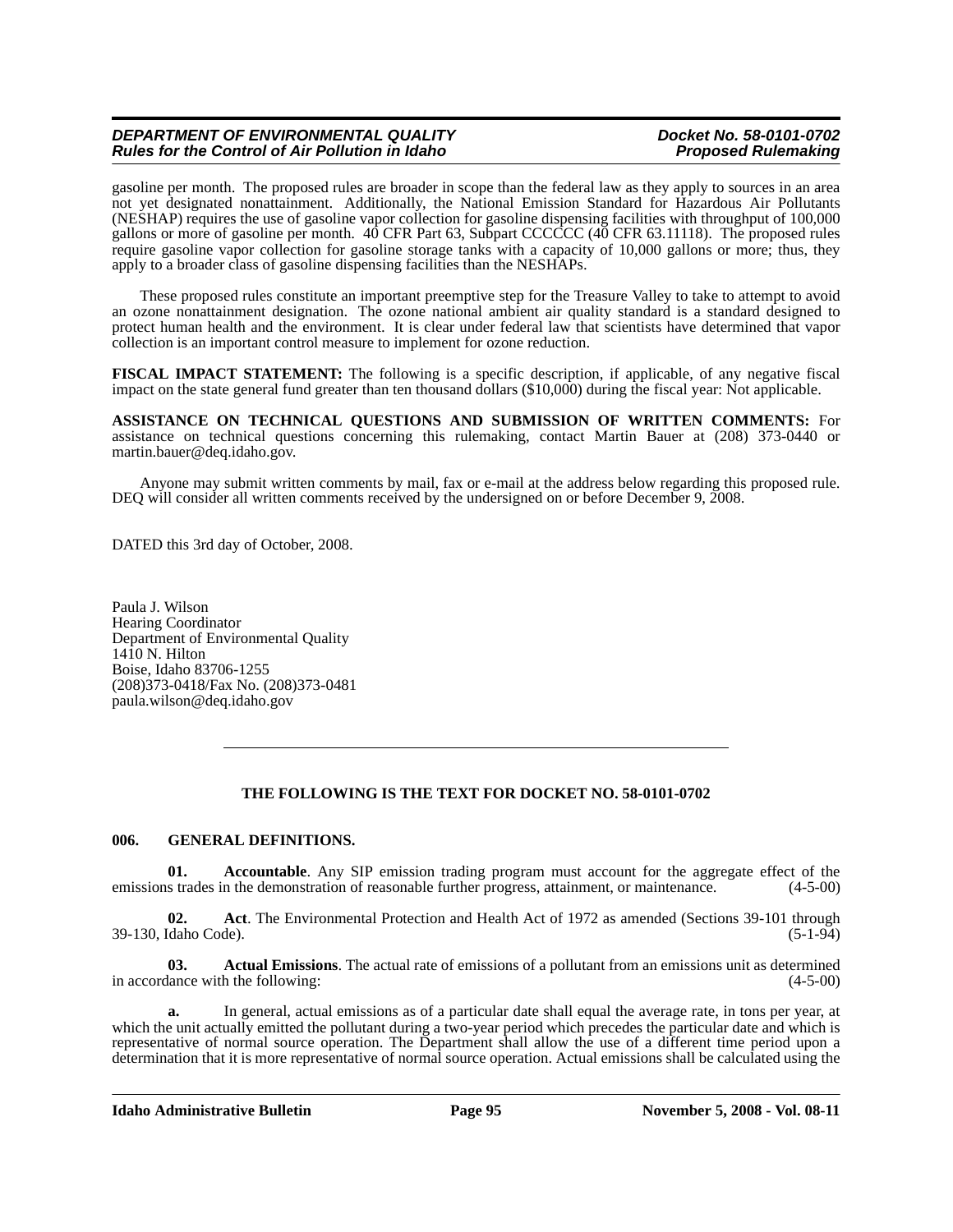unit's actual operating hours, production rates, and types of materials processed, stored, or combusted during the selected time period. (4-5-00) selected time period.

**b.** The Department may presume that the source-specific allowable emissions for the unit are equivalent to actual emissions of the unit. (4-5-00)

**c.** For any emissions unit (other than an electric utility steam generating unit as specified below) which has not yet begun normal operations on the particular date, actual emissions shall equal the potential to emit of the unit on that date. (4-5-00)

**d.** For an electric utility steam generating unit (other than a new unit or the replacement of an existing unit) actual emissions of the unit following the physical or operational change shall equal the representative actual annual emissions of the unit, provided the source owner or operator maintains and submits to the Department, on an annual basis for a period of five (5) years from the date the unit resumes regular operation, information demonstrating that the physical or operational change did not result in an emissions increase. A longer period, not to exceed ten (10) years may be required by the Department if it determines such a period to be more representative of normal source post-change operations. (4-5-00) post-change operations.

**04. Adverse Impact on Visibility**. Visibility impairment which interferes with the management, protection, preservation, or enjoyment of the visitor's visual experience of the Federal Class I Area. This determination must be made on a case-by-case basis taking into account the geographic extent, intensity, duration, frequency, and time of visibility impairments, and how these factors correlate with: (3-30-07) frequency, and time of visibility impairments, and how these factors correlate with:

**a.** Times of visitor use of the Federal Class I Area; and (3-30-07)

**b.** The frequency and timing of natural conditions that reduce visibility. (3-30-07)

**c.** This term does not include affects on integral vistas when applied to 40 CFR 51.307. (3-30-07)

**05.** Air Pollutant/Air Contaminant. Any substance, including but not limited to, dust, fume, gas, or, smoke, vapor, pollen, soot, carbon or particulate matter or any combination thereof. (4-5-00) mist, odor, smoke, vapor, pollen, soot, carbon or particulate matter or any combination thereof.

Air Pollution. The presence in the outdoor atmosphere of any air pollutant or combination thereof in such quantity of such nature and duration and under such conditions as would be injurious to human health or welfare, to animal or plant life, or to property, or to interfere unreasonably with the enjoyment of life or property.

 $(4-5-00)$ 

**07.** Air Quality. The specific measurement in the ambient air of a particular air pollutant at any given time.  $(5-1-94)$ 

**08. Air Quality Criterion**. The information used as guidelines for decisions when establishing air quality goals and air quality standards. (5-1-94)

**09. Allowable Emissions**. The allowable emissions rate of a stationary source or facility calculated using the maximum rated capacity of the source or facility (unless the source or facility is subject to federally enforceable limits which restrict the operating rate, or hours of operation, or both) and the most stringent of the following: (4-5-00) (4-5-00)

**a.** The applicable standards set forth in 40 CFR part 60 and 61; (4-5-00)

**b.** Any applicable State Implementation Plan emissions limitation including those with a future compliance date; or  $(4-5-00)$ 

**c.** The emissions rate specified as a federally enforceable permit condition, including those with a mpliance date. (4-5-00) future compliance date.

**10.** Ambient Air. That portion of the atmosphere, external to buildings, to which the general public has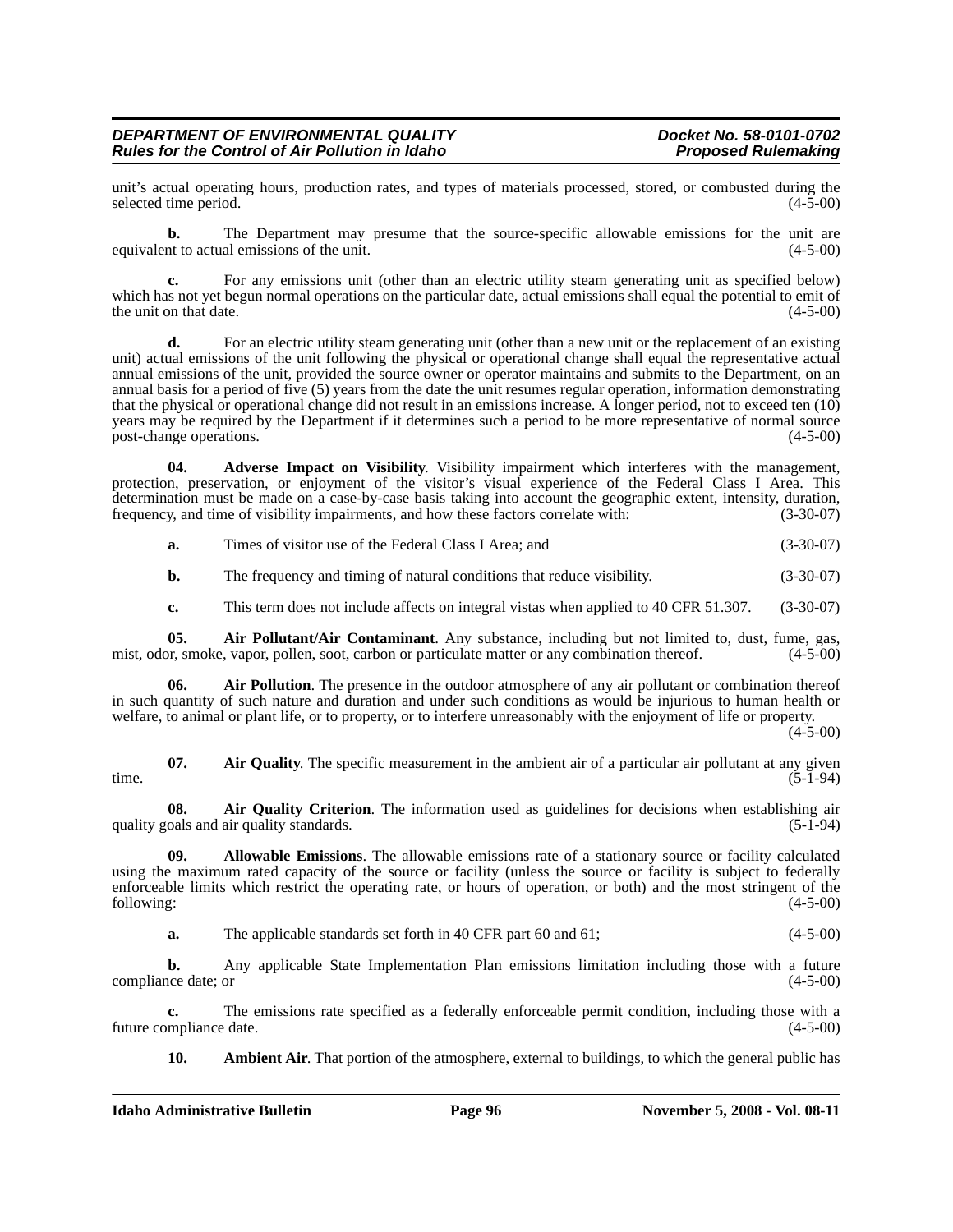$\alpha$  access.  $(5-1-94)$ 

**11. Ambient Air Quality Violation**. Any ambient concentration that causes or contributes to an ace of a national ambient air quality standard as determined by 40 CFR Part 50. (4-11-06) exceedance of a national ambient air quality standard as determined by 40 CFR Part 50.

**12. Atmospheric Stagnation Advisory**. An air pollution alert declared by the Department when air pollutant impacts have been observed and/or meteorological conditions are conducive to additional air pollutant buildup. (4-11-06)

**13. Attainment Area**. Any area which is designated, pursuant to 42 U.S.C. Section 7407(d), as having ambient concentrations equal to or less than national primary or secondary ambient air quality standards for a particular air pollutant or air pollutants. (4-11-06)

**14. BART-Eligible Source**. Any of the following stationary sources of air pollutants, including any reconstructed source, which was not in operation prior to August 7, 1962, and was in existence on August 7, 1977, and has the potential to emit two hundred fifty  $(250)$  tons per year or more of any air pollutant. In determining potential to emit, fugitive emissions, to the extent quantifiable, must be counted.  $(3-30-07)$ potential to emit, fugitive emissions, to the extent quantifiable, must be counted.

| heat input; | a.             | Fossil-fuel fired steam electric plants of more than two hundred fifty (250) million BTU's per hour | $(3-30-07)$ |
|-------------|----------------|-----------------------------------------------------------------------------------------------------|-------------|
|             | $b$ .          | Coal cleaning plants (thermal dryers);                                                              | $(3-30-07)$ |
|             | c.             | Kraft pulp mills;                                                                                   | $(3-30-07)$ |
|             | d.             | Portland cement plants;                                                                             | $(3-30-07)$ |
|             | e.             | Primary zinc smelters;                                                                              | $(3-30-07)$ |
|             | f.             | Iron and steel mill plants;                                                                         | $(3-30-07)$ |
|             | g.             | Primary aluminum ore reduction plants;                                                              | $(3-30-07)$ |
|             | h.             | Primary copper smelters;                                                                            | $(3-30-07)$ |
| day;        | i.             | Municipal incinerators capable of charging more than two hundred fifty (250) tons of refuse per     | $(3-30-07)$ |
|             | j.             | Hydrofluoric, sulfuric, and nitric acid plants;                                                     | $(3-30-07)$ |
|             | k.             | Petroleum refineries;                                                                               | $(3-30-07)$ |
|             | $\mathbf{l}$ . | Lime plants;                                                                                        | $(3-30-07)$ |
|             | m.             | Phosphate rock processing plants;                                                                   | $(3-30-07)$ |
|             | n.             | Coke oven batteries;                                                                                | $(3-30-07)$ |
|             | $\mathbf{0}$   | Sulfur recovery plants;                                                                             | $(3-30-07)$ |
|             | p.             | Carbon black plants (furnace process);                                                              | $(3-30-07)$ |
|             | q.             | Primary lead smelters;                                                                              | $(3-30-07)$ |
|             | r.             | Fuel conversion plants;                                                                             | $(3-30-07)$ |
|             | $S_{\bullet}$  | Sintering plants;                                                                                   | $(3-30-07)$ |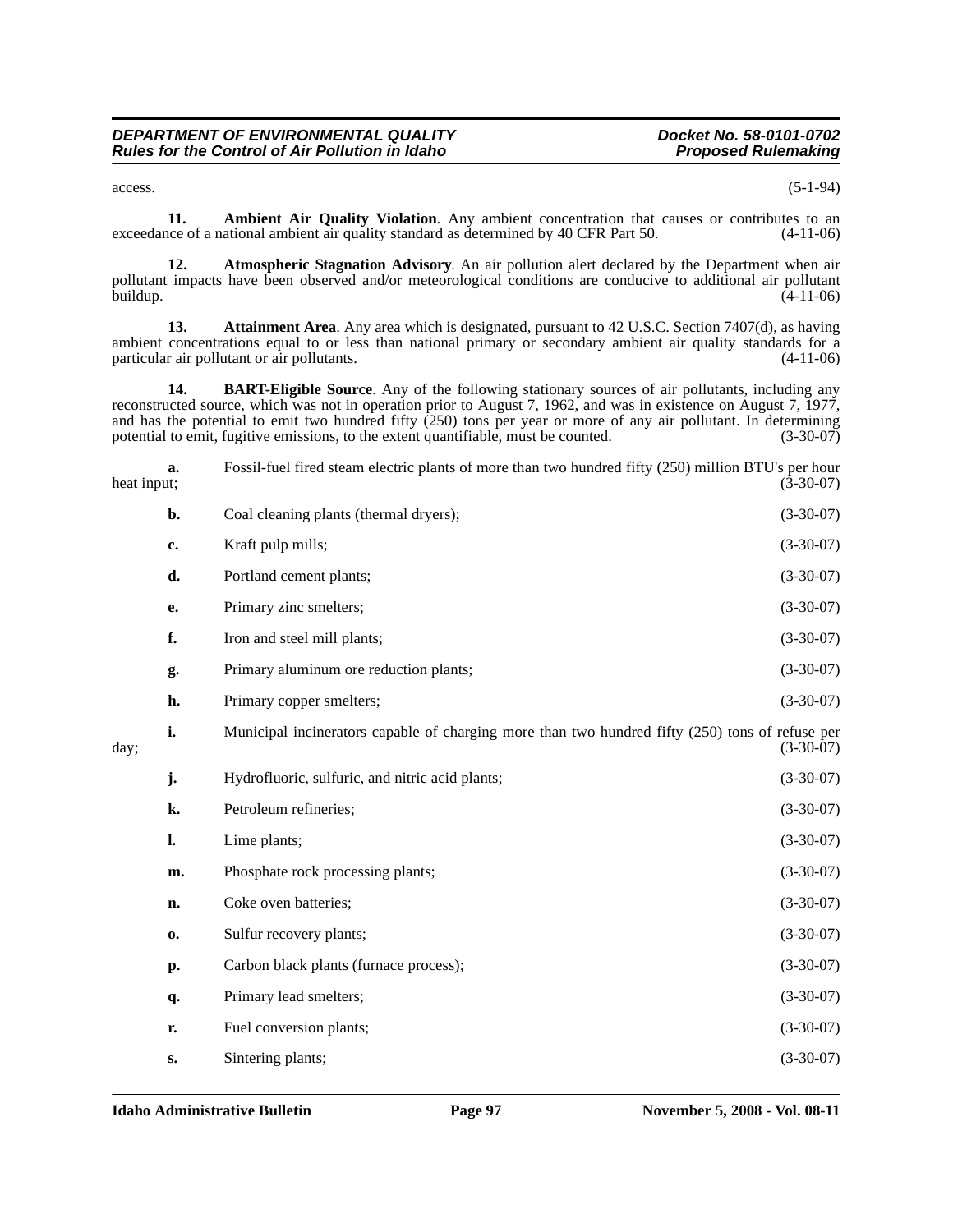| t. | Secondary metal production facilities;                                                      | $(3-30-07)$ |
|----|---------------------------------------------------------------------------------------------|-------------|
| u. | Chemical process plants;                                                                    | $(3-30-07)$ |
| V. | Fossil-fuel boilers of more than two hundred fifty (250) million BTU's per hour heat input; | $(3-30-07)$ |

**w.** Petroleum storage and transfer facilities with a capacity exceeding three hundred thousand (300,000) barrels; (3-30-07)

| х. | Taconite ore processing facilities; | $(3-30-07)$ |
|----|-------------------------------------|-------------|
| V. | Glass fiber processing plants; and  | $(3-30-07)$ |
|    | Charcoal production facilities.     | $(3-30-07)$ |

### **15. Baseline (Area, Concentration, Date)**. See Section 579. (5-1-94)

**16. Best Available Retrofit Technology (BART)**. Means an emission limitation based on the degree of reduction achievable through the application of the best system of continuous emission reduction for each pollutant which is emitted by an existing stationary facility. The emission limitation must be established, on a case-by-case basis, taking into consideration the technology available, the costs of compliance, the energy and non-air quality environmental impacts of compliance, any pollution control equipment in use or in existence at the source, the remaining useful life of the source, and the degree of improvement in visibility which may reasonably be anticipated<br>to result from the use of such technology. (3-30-07) to result from the use of such technology.

**18. Breakdown**. An unplanned failure of any equipment or emissions unit which may cause excess s. (4-5-00) emissions.  $(4-5-00)$ 

| 19. | <b>BTU.</b> British thermal unit. | $(5-1-94)$ |
|-----|-----------------------------------|------------|
|     |                                   |            |

**20. Clean Air Act**. The federal Clean Air Act, 42 U.S.C. Sections 7401 through 7671q. (5-1-94)

**21. Collection Efficiency**. The overall performance of the air cleaning device in terms of ratio of materials collected to total input to the collector unless specific size fractions of the contaminant are stated or required. (5-1-94)

**22. Commence Construction or Modification**. In general, this means initiation of physical on-site construction activities on an emissions unit which are of a permanent nature. Such activities include, but are not limited to, installation of building supports and foundations, laying of underground pipework, and construction of permanent storage structures. With respect to a change in method of operation, this term refers to those on-site activities, other than preparatory activities, which mark the initiation of the change. (4-5-00)

**23. Complete**. A determination made by the Department that all information needed to process a permit application has been submitted for review. (5-1-94)

**24. Construction**. Fabrication, erection, installation, or modification of a stationary source or facility. (5-1-94)

**25. Control Equipment**. Any method, process or equipment which removes, reduces or renders less noxious, air pollutants discharged into the atmosphere. (5-1-94)

**26. Controlled Emission**. An emission which has been treated by control equipment to remove all or part of an air pollutant before release to the atmosphere. (5-1-94)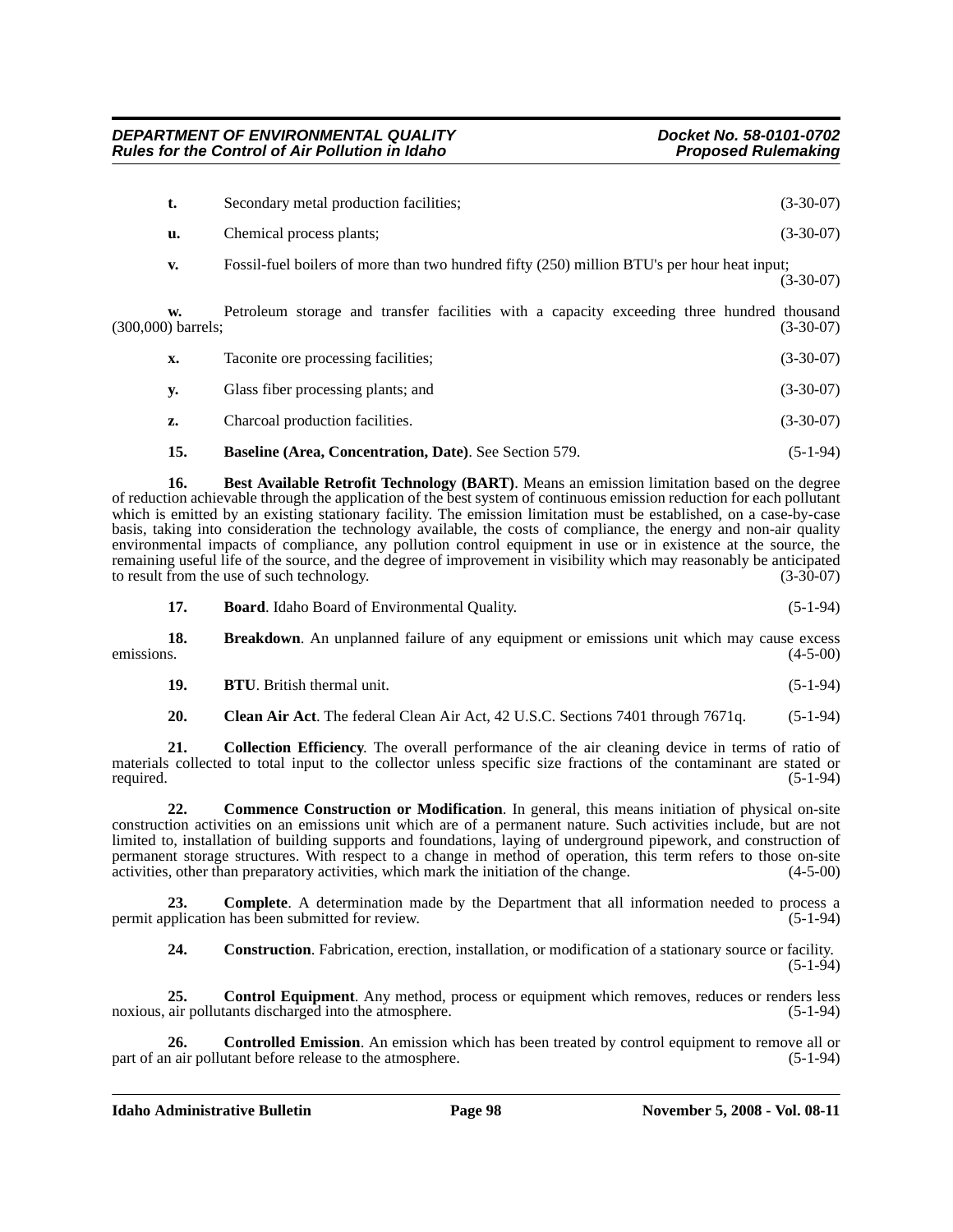#### *DEPARTMENT OF ENVIRONMENTAL QUALITY Docket No. 58-0101-0702 Rules for the Control of Air Pollution in Idaho* **Proposed Rulemaking** *Proposed Rulemaking*

**27. Criteria Air Pollutant**. Any of the following: PM-10; sulfur oxides; ozone, nitrogen dioxide; carbon monoxide; lead.

|             | 28.            | <b>Deciview.</b> A measurement of visibility impairment. A deciview is a haze index derived from<br>calculated light extinction, such that uniform changes in haziness correspond to uniform incremental changes in<br>perception across the entire range of conditions, from pristine to highly impaired. The deciview haze index is<br>calculated based on the following equation (for the purposes of calculating deciview, the atmospheric light extinction<br>coefficient must be calculated from aerosol measurements): Deciview Haze Index = 10 ln <sub>e</sub> ( $v_{ext}/10Mm^{-1}$ ) where b <sub>ext</sub><br>= the atmospheric light extinction coefficient, expressed in inverse megameters $(Mm^{-1})$ . | $(3-30-07)$ |
|-------------|----------------|------------------------------------------------------------------------------------------------------------------------------------------------------------------------------------------------------------------------------------------------------------------------------------------------------------------------------------------------------------------------------------------------------------------------------------------------------------------------------------------------------------------------------------------------------------------------------------------------------------------------------------------------------------------------------------------------------------------------|-------------|
|             | 29.            | <b>Department</b> . The Department of Environmental Quality.                                                                                                                                                                                                                                                                                                                                                                                                                                                                                                                                                                                                                                                           | $(5-1-94)$  |
|             | 30.            | <b>Designated Facility.</b> Any of the following facilities:                                                                                                                                                                                                                                                                                                                                                                                                                                                                                                                                                                                                                                                           | $(5-1-94)$  |
| heat input; | a.             | Fossil-fuel fired steam electric plants of more than two hundred fifty (250) million BTU's per hour                                                                                                                                                                                                                                                                                                                                                                                                                                                                                                                                                                                                                    | $(5-1-94)$  |
|             | b.             | Coal cleaning plants (thermal dryers);                                                                                                                                                                                                                                                                                                                                                                                                                                                                                                                                                                                                                                                                                 | $(5-1-94)$  |
|             | c.             | Kraft pulp mills;                                                                                                                                                                                                                                                                                                                                                                                                                                                                                                                                                                                                                                                                                                      | $(5-1-94)$  |
|             | d.             | Portland cement plants;                                                                                                                                                                                                                                                                                                                                                                                                                                                                                                                                                                                                                                                                                                | $(5-1-94)$  |
|             | е.             | Primary zinc smelters;                                                                                                                                                                                                                                                                                                                                                                                                                                                                                                                                                                                                                                                                                                 | $(5-1-94)$  |
|             | f.             | Iron and steel mill plants;                                                                                                                                                                                                                                                                                                                                                                                                                                                                                                                                                                                                                                                                                            | $(5-1-94)$  |
|             | g.             | Primary aluminum ore reduction plants;                                                                                                                                                                                                                                                                                                                                                                                                                                                                                                                                                                                                                                                                                 | $(5-1-94)$  |
|             | h.             | Primary copper smelters;                                                                                                                                                                                                                                                                                                                                                                                                                                                                                                                                                                                                                                                                                               | $(5-1-94)$  |
| per day;    | i.             | Municipal incinerators capable of charging more than two hundred and fifty (250) tons of refuse                                                                                                                                                                                                                                                                                                                                                                                                                                                                                                                                                                                                                        | $(5-1-94)$  |
|             | j.             | Hydrofluoric, sulfuric, and nitric acid plants;                                                                                                                                                                                                                                                                                                                                                                                                                                                                                                                                                                                                                                                                        | $(5-1-94)$  |
|             | k.             | Petroleum refineries;                                                                                                                                                                                                                                                                                                                                                                                                                                                                                                                                                                                                                                                                                                  | $(5-1-94)$  |
|             | $\mathbf{l}$ . | Lime plants;                                                                                                                                                                                                                                                                                                                                                                                                                                                                                                                                                                                                                                                                                                           | $(5-1-94)$  |
|             | m.             | Phosphate rock processing plants;                                                                                                                                                                                                                                                                                                                                                                                                                                                                                                                                                                                                                                                                                      | $(5-1-94)$  |
|             | n.             | Coke oven batteries;                                                                                                                                                                                                                                                                                                                                                                                                                                                                                                                                                                                                                                                                                                   | $(5-1-94)$  |
|             | 0.             | Sulfur recovery plants;                                                                                                                                                                                                                                                                                                                                                                                                                                                                                                                                                                                                                                                                                                | $(5-1-94)$  |
|             | p.             | Carbon black plants (furnace process);                                                                                                                                                                                                                                                                                                                                                                                                                                                                                                                                                                                                                                                                                 | $(5-1-94)$  |
|             | q.             | Primary lead smelters;                                                                                                                                                                                                                                                                                                                                                                                                                                                                                                                                                                                                                                                                                                 | $(5-1-94)$  |
|             | r.             | Fuel conversion plants;                                                                                                                                                                                                                                                                                                                                                                                                                                                                                                                                                                                                                                                                                                | $(5-1-94)$  |
|             | $\mathbf{S}$ . | Sintering plants;                                                                                                                                                                                                                                                                                                                                                                                                                                                                                                                                                                                                                                                                                                      | $(5-1-94)$  |
|             | t.             | Secondary metal production facilities;                                                                                                                                                                                                                                                                                                                                                                                                                                                                                                                                                                                                                                                                                 | $(5-1-94)$  |
|             |                |                                                                                                                                                                                                                                                                                                                                                                                                                                                                                                                                                                                                                                                                                                                        |             |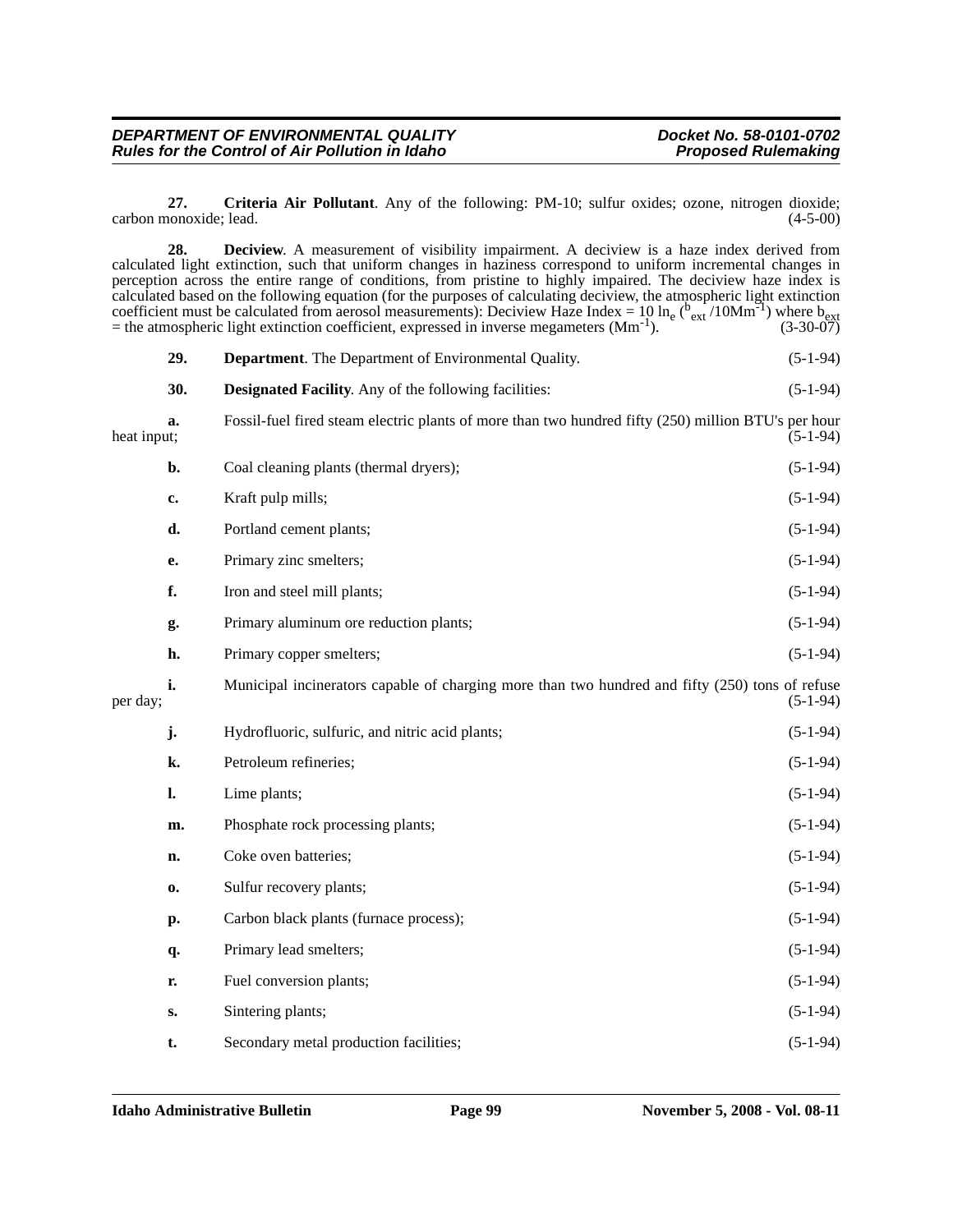**u.** Chemical process plants; (5-1-94)

**v.** Fossil-fuel boilers (or combination thereof) of more than two hundred and fifty (250) million er hour heat input: (5-1-94) BTU's per hour heat input;

**w.** Petroleum storage and transfer facilities with a capacity exceeding three hundred thousand (5-1-94) (300,000) barrels;

| X. | Taconite ore processing facilities; | $(5-1-94)$ |
|----|-------------------------------------|------------|
|----|-------------------------------------|------------|

**y.** Glass fiber processing plants; and (5-1-94)

**z.** Charcoal production facilities. (5-1-94)

**31. Director.** The Director of the Department of Environmental Quality or his designee. (5-1-94)

**32. Effective Dose Equivalent**. The sum of the products of absorbed dose and appropriate factors to account for differences in biological effectiveness due to the quality of radiation and its distribution in the body of reference man. The unit of the effective dose equivalent is the rem. It is generally calculated as an annual dose.

(5-1-94)

**33. Emission**. Any controlled or uncontrolled release or discharge into the outdoor atmosphere of any air pollutants or combination thereof. Emission also includes any release or discharge of any air pollutant from a stack, vent, or other means into the outdoor atmosphere that originates from an emission unit. (5-1-94)

**34. Emission Standard**. A permit or regulatory requirement established by the Department or EPA which limits the quantity, rate, or concentration of emissions of air pollutants on a continuous basis, including any requirements which limit the level of opacity, prescribe equipment, set fuel specifications, or prescribe operation or maintenance procedures for a source to assure continuous emission reduction.  $(4-5-00)$ maintenance procedures for a source to assure continuous emission reduction.

**35. Emissions Unit**. An identifiable piece of process equipment or other part of a facility which emits or may emit any air pollutant. This definition does not alter or affect the term "unit" for the purposes of 42 U.S.C. Sections 7651 through 7651o. (5-1-94) (5-1-94)

**36. EPA.** The United States Environmental Protection Agency and its Administrator or designee. (5-1-94)

**37. Environmental Remediation Source**. A stationary source that functions to remediate or recover any release, spill, leak, discharge or disposal of any petroleum product or petroleum substance, any hazardous waste or hazardous substance from any soil, ground water or surface water, and shall have an operational life no greater than five (5) years from the inception of any operations to the cessation of actual operations. Nothing in this definition shall be construed so as to actually limit remediation projects to five (5) years or less of total operation. (5-1-95)

**38. Excess Emissions**. Emissions that exceed an applicable emissions standard established for any source or emissions unit by statute, regulation, rule, permit, or order. (4-11-06) facility, source or emissions unit by statute, regulation, rule, permit, or order.

**39. Existing Stationary Source or Facility**. Any stationary source or facility that exists, is installed, or is under construction on the original effective date of any applicable provision of this chapter. (5-1-94)

**40. Facility**. All of the pollutant-emitting activities which belong to the same industrial grouping, are located on one (1) or more contiguous or adjacent properties, and are under the control of the same person (or persons under common control). Pollutant-emitting activities shall be considered as part of the same industrial grouping if they belong to the same Major Group (i.e. which have the same two-digit code) as described in the Standard Industrial Classification Manual. The fugitive emissions shall not be considered in determining whether a permit is required unless required by federal law.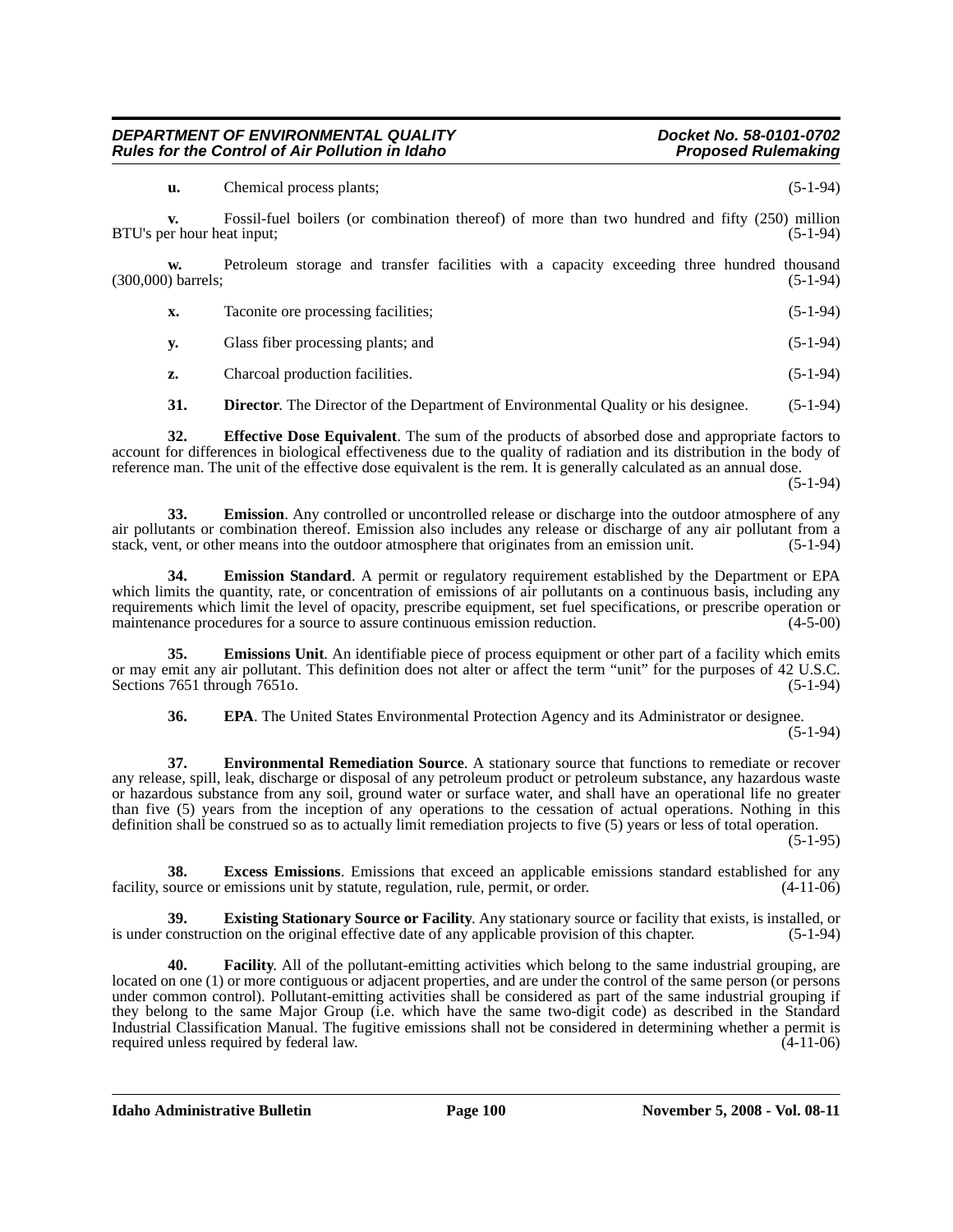**41. Federal Class I Area**. Any federal land that is classified or reclassified "Class I." (3-30-07)

**42. Federal Land Manager**. The Secretary of the department with authority over the Federal Class I Area (or the Secretary's designee). (3-30-07)

**43. Federally Enforceable**. All limitations and conditions which are enforceable by EPA and the Department under the Clean Air Act, including those requirements developed pursuant to 40 CFR Parts 60 and 61 requirements within any applicable State Implementation Plan, and any permit requirements established pursuant to 40 CFR 52.21 or under regulations approved pursuant to 40 CFR Parts 51, 52, 60, or 63. (3-30-07)

Fire Hazard. The presence or accumulation of combustible material of such nature and in sufficient quantity that its continued existence constitutes an imminent and substantial danger to life, property, public welfare or adiacent lands. welfare or adjacent lands.

**45. Fuel-Burning Equipment**. Any furnace, boiler, apparatus, stack and all appurtenances thereto, used in the process of burning fuel for the primary purpose of producing heat or power by indirect heat transfer.

(5-1-94)

**46. Fugitive Dust**. Fugitive emissions composed of particulate matter. (5-1-94)

**47. Fugitive Emissions**. Those emissions which could not reasonably pass through a stack, chimney, vent, or other functionally equivalent opening.

**48. Garbage**. Any waste consisting of putrescible animal and vegetable materials resulting from the handling, preparation, cooking and consumption of food including, but not limited to, waste materials from households, markets, storage facilities, handling and sale of produce and other food products.  $(5-1-94)$ 

**49. Gasoline**. Any mixture of volatile hydrocarbons suitable as a fuel for the propulsion of motor vehicles or motor boats. Gasoline also means aircraft engine fuels when used for the operation or propulsion of motor vehicles or motor boats and includes gasohol, but does not include special fuels.

**50. Gasoline Cargo Tank**. Any tank or trailer used for the transport of gasoline from sources of supply to underground gasoline storage tanks.

**51. Gasoline Dispensing Facility (GDF)**. Any facility with underground gasoline storage tanks used for dispensing gasoline.

*49***52. Grain Elevator**. Any plant or installation at which grain is unloaded, handled, cleaned, dried, stored, or loaded. (5-1-94) (5-1-94)

**5***0***3. Grain Storage Elevator**. Any grain elevator located at any wheat flour mill, wet corn mill, dry corn mill (human consumption), rice mill, or soybean extraction plant which has a permanent grain storage capacity of thirty five thousand two hundred (35,200) cubic meters (ca. 1 million bushels). (5-1-94)

5<sup>14</sup><sub>1</sub>. Grain Terminal Elevator. Any grain elevator which has a permanent storage capacity of more than eighty-eight thousand one hundred (88,100) cubic meters (ca. 2.5 million bushels), except those located at animal food manufacturers, pet food manufacturers, cereal manufacturers, breweries, and livestock feedlots. (5-1-94)

**52<u>5</u>. Hazardous Air Pollutant (HAP)**. Any air pollutant listed pursuant to Section 112(b) of the Clean Hazardous Air Pollutants are regulated air pollutants. (4-11-06) Air Act. Hazardous Air Pollutants are regulated air pollutants.

**5***3***6. Hazardous Waste**. Any waste or combination of wastes of a solid, liquid, semisolid, or contained gaseous form which, because of its quantity, concentration or characteristics (physical, chemical or biological) may: (5-1-94)

**a.** Cause or significantly contribute to an increase in deaths or an increase in serious, irreversible, or incapacitating reversible illnesses; or (5-1-94)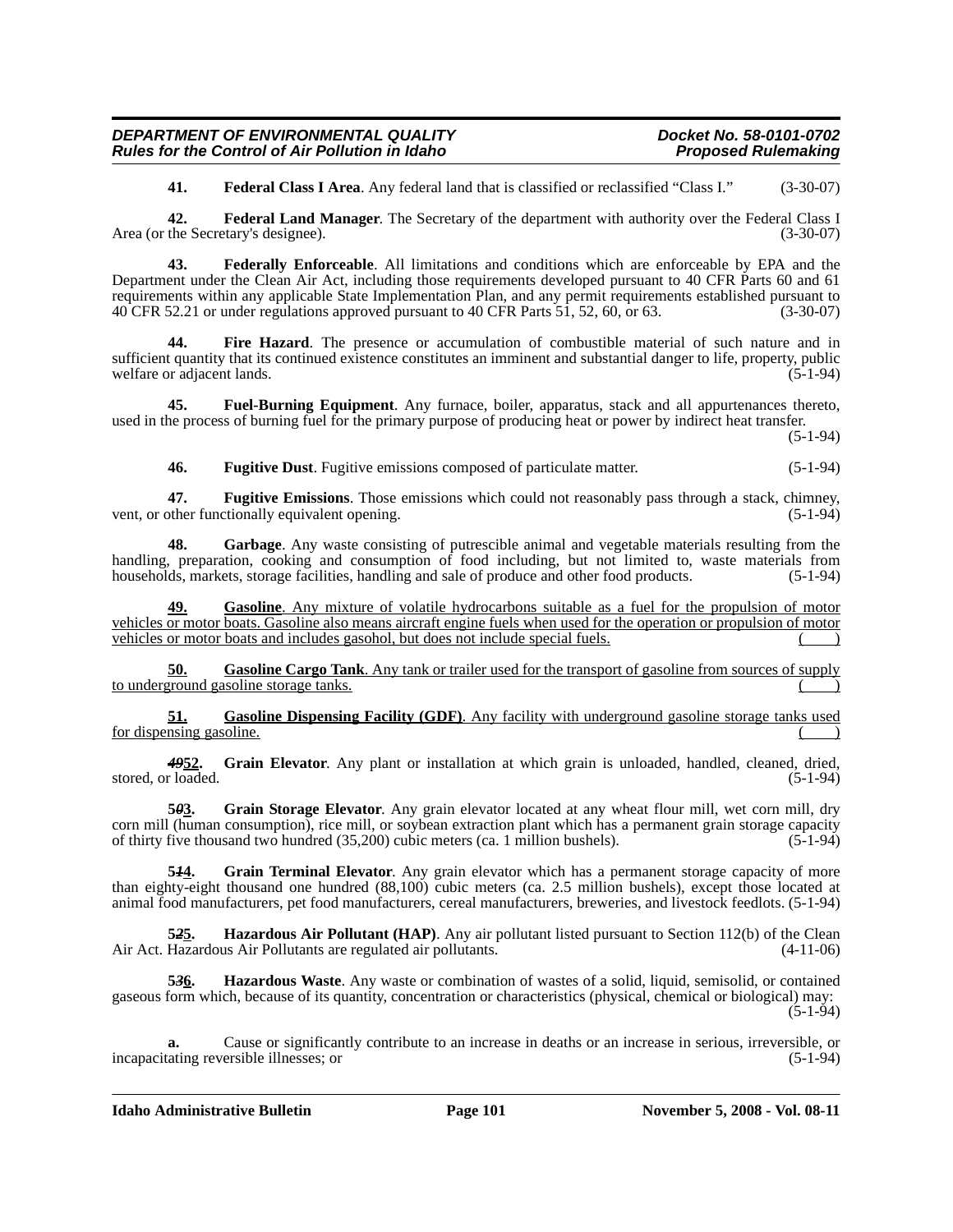**b.** Pose a substantial threat to human health or to the environment if improperly treated, stored, disposed of, or managed. Such wastes include, but are not limited to, materials which are toxic, corrosive, ignitable, or reactive, or materials which may have mutagenic, teratogenic, or carcinogenic properties; provided that such wastes do not include solid or dissolved material in domestic sewage, or solid or dissolved materials in irrigation return flows or industrial discharges which are allowed under a national pollution discharge elimination system permit, or source, special nuclear, or by-product material as defined by 42 U.S.C. Sections 2014(e),(z) or (aa).

 $(5-1-94)$ 

**5***4***7. Hot-Mix Asphalt Plant**. Those facilities conveying proportioned quantities or batch loading of cold aggregate to a drier, and heating, drying, screening, classifying, measuring and mixing the aggregate and asphalt for the purpose of paving, construction, industrial, residential or commercial use. (5-1-94) for the purpose of paving, construction, industrial, residential or commercial use.

**Incinerator**. Any source consisting of a furnace and all appurtenances thereto designed for the destruction of refuse by burning. "Open Burning" is not considered incineration. For purposes of these rules, the destruction of any combustible liquid or gaseous material by burning in a flare stack shall be considered incineration. (5-1-94)

**5***6***9. Indian Governing Body**. The governing body of any tribe, band, or group of Indians subject to the jurisdiction of the United States and recognized by the United States as possessing power of self-government.

(5-1-94)

*57***60. Integral Vista**. A view perceived from within the mandatory Class I Federal Area of a specific landmark or panorama located outside the boundary of the mandatory Class I Federal Area. (3-30-07)

*58***61. Kraft Pulping**. Any pulping process which uses, for a cooking liquor, an alkaline sulfide solution containing sodium hydroxide and sodium sulfide. (5-1-94)

**Least Impaired Days**. The average visibility impairment (measured in deciviews) for the twenty percent (20%) of monitored days in a calendar year with the lowest amount of visibility impairment. (3-30-07)

**6***0***3. Lowest Achievable Emission Rate (LAER)**. For any source, the more stringent rate of emissions based on the following: (4-5-00)

**a.** The most stringent emissions limitation which is contained in any State Implementation Plan for such class or category of facility, unless the owner or operator of the proposed facility demonstrates that such limitations are not achievable: or  $(4-5-00)$ limitations are not achievable; or

The most stringent emissions limitation which is achieved in practice by such class or category of facilities. This limitation, when applied to a modification, means the lowest achievable emissions rate for the new or modified emissions units within the facility. In no event shall the application of the term permit a proposed new or modified facility to emit any pollutant in excess of the amount allowable under an applicable new source standard of performance. (4-5-00)

**6***1***4. Mandatory Class I Federal Area**. Any area identified in 40 CFR 81.400 through 81.437.

(3-30-07)

**6***2***5. Member of the Public**. For purposes of Subsection 006.103.a.xvi., a person located at any off-site point where there is a residence, school, business or office. (3-30-07)

#### **6***3***6. Modification**. (4-11-06)

**a.** Any physical change in, or change in the method of operation of, a stationary source or facility which results in an emission increase as defined in Section 007 or which results in the emission of any regulated air pollutant not previously emitted. (4-11-06) pollutant not previously emitted.

**b.** Any physical change in, or change in the method of operation of, a stationary source or facility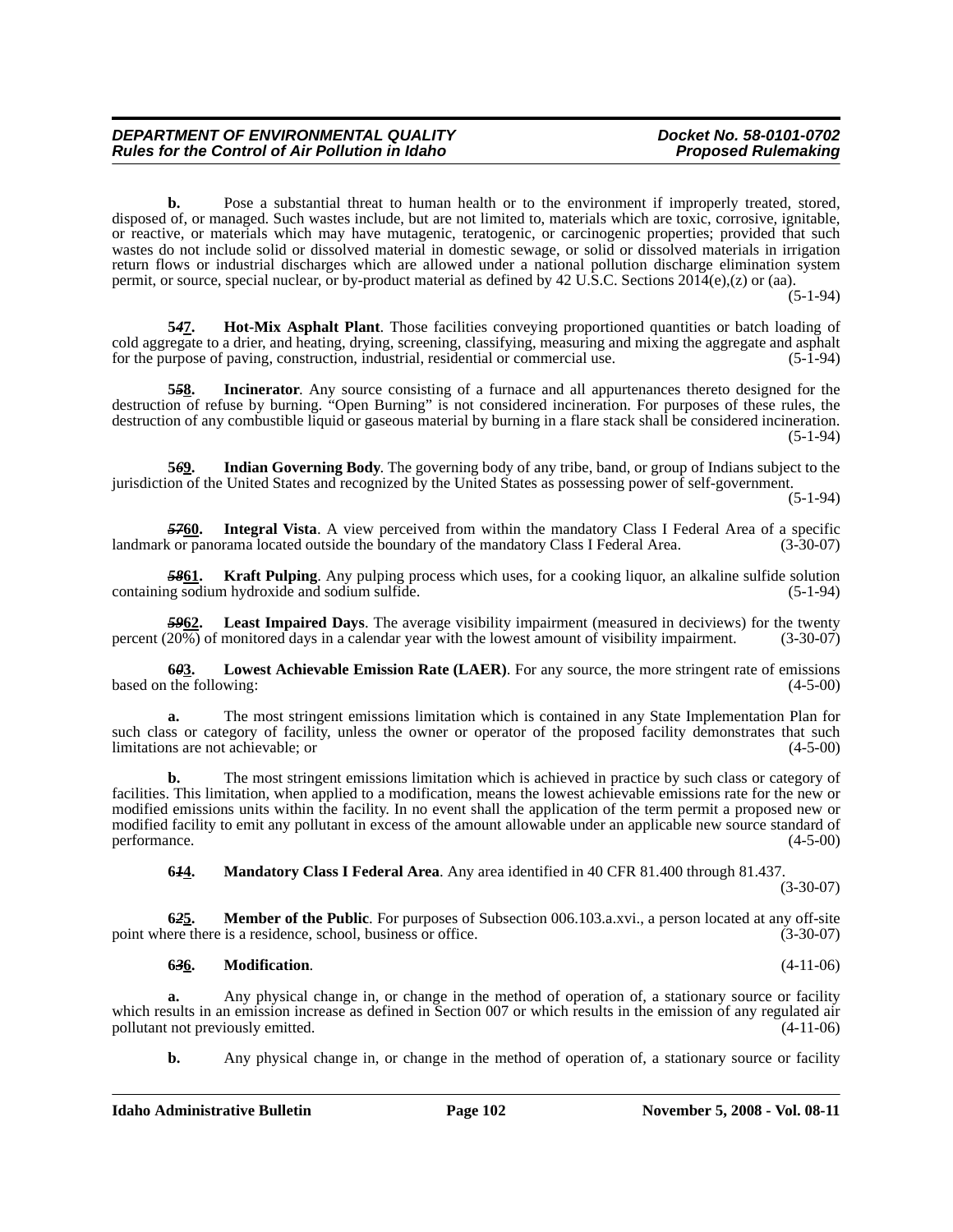which results in an increase in the emissions rate of any state only toxic air pollutant, or emissions of any state only toxic air pollutant not previously emitted.  $(4-11-06)$ toxic air pollutant not previously emitted.

**c.** Fugitive emissions shall not be considered in determining whether a permit is required for a modification unless required by federal law. (4-11-06)

**d.** For purposes of this definition of modification, routine maintenance, repair and replacement shall not be considered physical changes and the following shall not be considered a change in the method of operation:

(3-30-07)

i. An increase in the production rate if such increase does not exceed the operating design capacity of ted stationary source, and if a more restrictive production rate is not specified in a permit; (5-1-94) the affected stationary source, and if a more restrictive production rate is not specified in a permit;

ii. An increase in hours of operation if more restrictive hours of operation are not specified in a permit; and  $(5-1-94)$ 

iii. Use of an alternative fuel or raw material if the stationary source is specifically designed to accommodate such fuel or raw material and use of such fuel or raw material is not specifically prohibited in a permit.  $(4-5-00)$ 

**64<u>7</u>. Monitoring**. Sampling and analysis, in a continuous or noncontinuous sequence, using techniques ill adequately measure emission levels and/or ambient air concentrations of air pollutants. (5-1-94) which will adequately measure emission levels and/or ambient air concentrations of air pollutants.

**65<u>8</u>. Most Impaired Days**. The average visibility impairment (measured in deciviews) for the twenty 20%) of monitored days in a calendar year with the highest amount of visibility impairment. (3-30-07) percent (20%) of monitored days in a calendar year with the highest amount of visibility impairment.

**6***6***9. Multiple Chamber Incinerator**. Any article, machine, equipment, contrivance, structure or part of a structure used to dispose of combustible refuse by burning, consisting of three (3) or more refractory lined combustion furnaces in series physically separated by refractory walls, interconnected by gas passage ports or ducts and employing adequate parameters necessary for maximum combustion of the material to be burned. (5-1-94)

*67***70. Natural Conditions**. Includes naturally occurring phenomena that reduce visibility as measured in terms of light extinction, visual range, contrast, or coloration. (3-30-07)

#### *68***71. New Stationary Source or Facility**. (5-1-94)

**a.** Any stationary source or facility, the construction or modification of which is commenced after the original effective date of any applicable provision of this chapter; or (5-1-94)

**b.** The restart of a nonoperating facility shall be considered a new stationary source or facility if:  $(5-1-94)$ 

i. The restart involves a modification to the facility; or (5-1-94)

ii. After the facility has been in a nonoperating status for a period of two (2) years, and the Department receives an application for a Permit to Construct in the area affected by the existing nonoperating facility, the Department will, within five (5) working days of receipt of the application notify the nonoperating facility of receipt of the application for a Permit to Construct. Upon receipt of this Departmental notification, the nonoperating facility will comply with the following restart schedule or be considered a new stationary source or facility when it does restart: Within thirty (30) working days after receipt of the Department's notification of the application for a Permit to Construct, the nonoperating facility shall provide the Department with a schedule detailing the restart of the facility. The restart must begin within sixty (60) days of the date the Department receives the restart schedule.

(5-1-94)

*69***72. Nonattainment Area**. Any area which is designated, pursuant to 42 U.S.C. Section 7407(d), as not meeting (or contributes to ambient air quality in a nearby area that does not meet) the national primary or secondary ambient air quality standard for the pollutant. (5-1-94)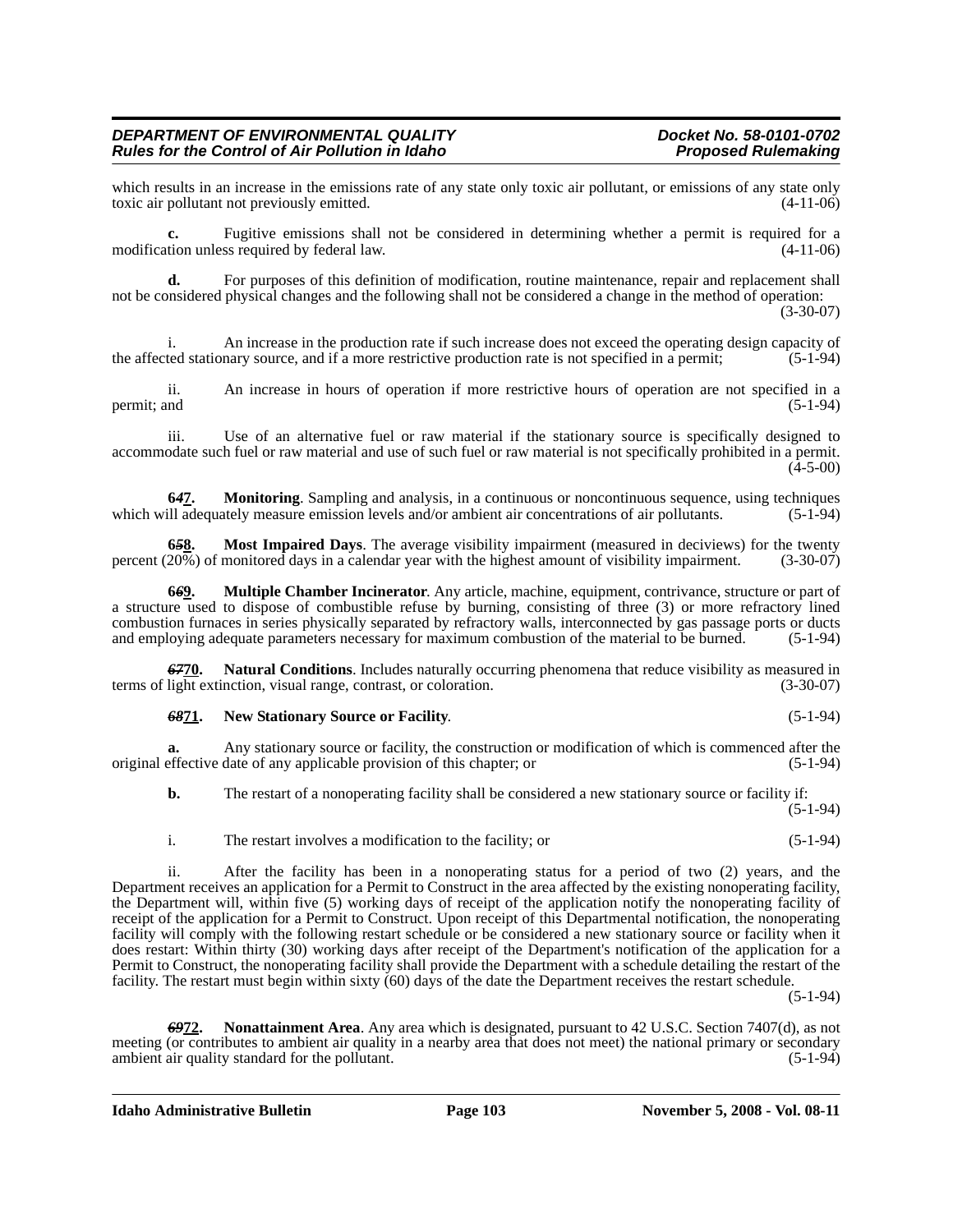**7***0***3. Noncondensibles**. Gases and vapors from processes that are not condensed at standard temperature and pressure unless otherwise specified. (5-1-94)

**744.** Odor. The sensation resulting from stimulation of the human sense of smell. (5-1-94)

**7***2***5. Opacity**. A state which renders material partially or wholly impervious to rays of light and causes obstruction of an observer's view, expressed as percent. (5-1-94)

**7***3***6. Open Burning**. The burning of any matter in such a manner that the products of combustion resulting from the burning are emitted directly into the ambient air without passing through a stack, duct or chimney. (5-1-94)

**7***4***7. Operating Permit**. A permit issued by the Director pursuant to Sections 300 through 386 and/or 400 through 461. (4-5-00)

**7***5***8. Particulate Matter**. Any material, except water in uncombined form, that exists as a liquid or a solid at standard conditions.

**76<u>9</u>. Particulate Matter Emissions**. All particulate matter emitted to the ambient air as measured by an le reference method, or any equivalent or alternative method in accordance with Section 157. (4-5-00) applicable reference method, or any equivalent or alternative method in accordance with Section 157.

*77***80. Permit to Construct**. A permit issued by the Director pursuant to Sections 200 through 228.

```
(7-1-02)
```
*78***81. Person**. Any individual, association, corporation, firm, partnership or any federal, state or local governmental entity. (5-1-94)

*79***82. PM-10**. All particulate matter in the ambient air with an aerodynamic diameter less than or equal to a nominal ten (10) micrometers as measured by a reference method based on Appendix J of 40 CFR Part 50 and designated in accordance with 40 CFR Part 53 or by an equivalent method designated in accordance with 40 CFR Part 53. (5-1-94)

**8***0***3. PM-10 Emissions**. All particulate matter, including condensible particulates, with an aerodynamic diameter less than or equal to a nominal ten (10) micrometers emitted to the ambient air as measured by an applicable reference method, or an equivalent or alternative method in accordance with Section 157. (4-5-00)

**8***1***4. Potential to Emit/Potential Emissions**. The maximum capacity of a facility or stationary source to emit an air pollutant under its physical and operational design. Any physical or operational limitation on the capacity of the facility or source to emit an air pollutant, including air pollution control equipment and restrictions on hours of operation or on the type or amount of material combusted, stored or processed, shall be treated as part of its design if the limitation or the effect it would have on emissions is state or federally enforceable. Secondary emissions do not count in determining the potential to emit of a facility or stationary source. (3-30-07)

**8***2***5. Portable Equipment**. Equipment which is designed to be dismantled and transported from one (1) job site to another job site.

**8***3***6. PPM (parts per million)**. Parts of a gaseous contaminant per million parts of gas by volume.

(5-1-94)

**8***4***7. Prescribed Fire Management Burning**. The controlled application of fire to wildland fuels in either their natural or modified state under such conditions of weather, fuel moisture, soil moisture, etc., as will allow the fire to be confined to a predetermined area and at the same time produce the intensity of heat and rate of spread required to accomplish planned objectives, including: (5-1-94)

**a.** Fire hazard reduction; (5-1-94)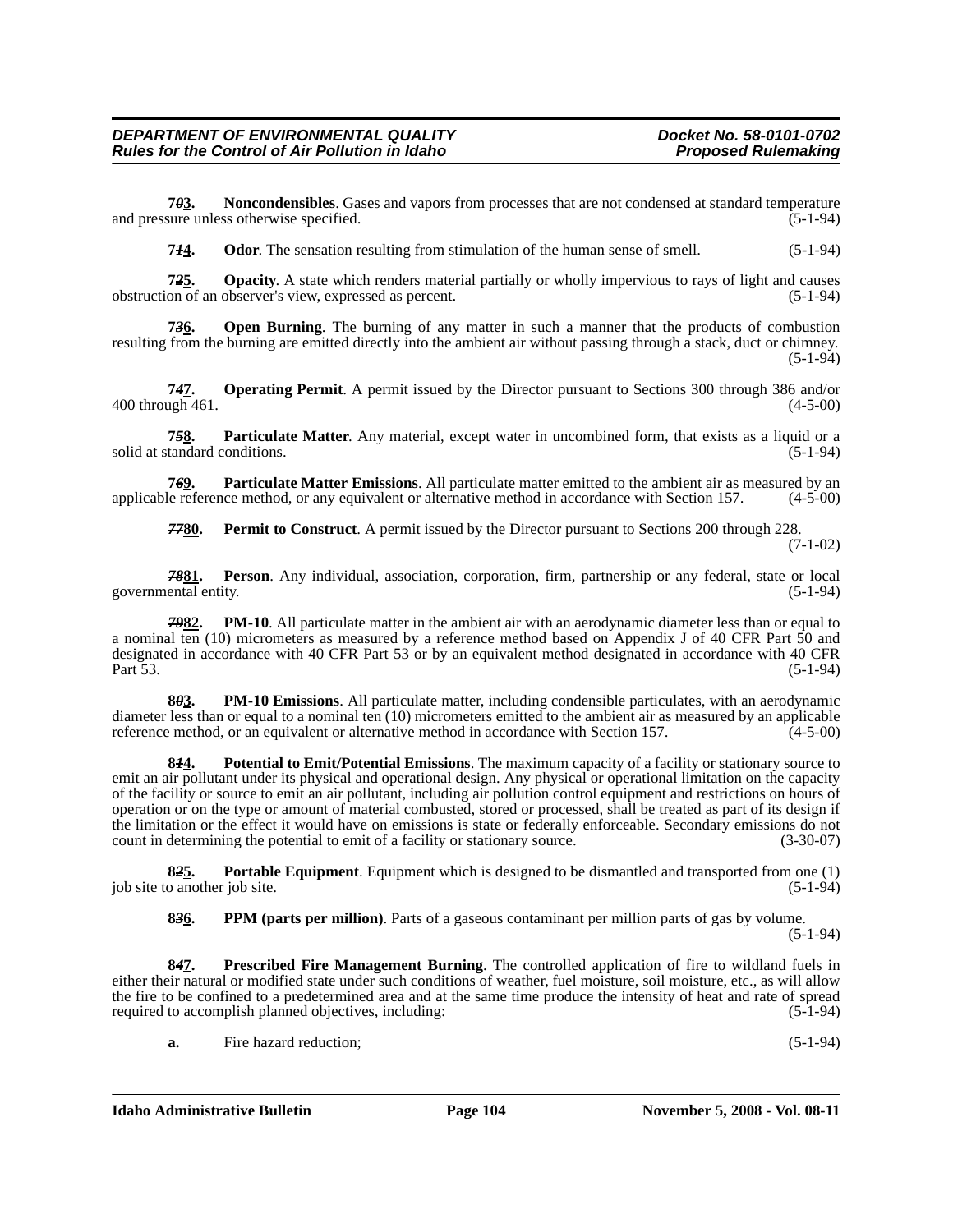| b. | The control of pests, insects, or diseases; | $(5-1-94)$ |
|----|---------------------------------------------|------------|
| c. | The promotion of range forage improvements; | $(5-1-94)$ |
| d. | The perpetuation of natural ecosystems;     | $(5-1-94)$ |

**e.** The disposal of woody debris resulting from a logging operation, the clearing of rights of way, a ring operation, or a driftwood collection system: (5-1-94) land clearing operation, or a driftwood collection system;

**f.** The preparation of planting and seeding sites for forest regeneration; and  $(5-1-94)$ 

**g.** Other accepted natural resource management purposes. (5-1-94)

**858.** Primary Ambient Air Quality Standard. That ambient air quality which, allowing an adequate of safety, is requisite to protect the public health. (5-1-94) margin of safety, is requisite to protect the public health.

**8***6***9. Process or Process Equipment**. Any equipment, device or contrivance for changing any materials whatever or for storage or handling of any materials, and all appurtenances thereto, including ducts, stack, etc., the use of which may cause any discharge of an air pollutant into the ambient air but not including that equipment specifically defined as fuel-burning equipment or refuse-burning equipment.  $(5-1-94)$ 

*87***90. Process Weight**. The total weight of all materials introduced into any source operation which may cause any emissions of particulate matter. Process weight includes solid fuels charged, but does not include liquid and gaseous fuels charged or combustion air. Water which occurs naturally in the feed material shall be considered part of the process weight.  $(5-1-94)$ 

**8891.** Process Weight Rate. The rate established as follows: (5-1-94)

**a.** For continuous or long-run steady-state source operations, the total process weight for the entire period of continuous operation or for a typical portion thereof, divided by the number of hours of such period or portion thereof: (4-5-00) portion thereof;

**b.** For cyclical or batch source operations, the total process weight for a period that covers a complete cycle of operation or an integral number of cycles, divided by the hours of actual process operation during such a period. Where the nature of any process or operation or the design of any equipment is such as to permit more than one (1) interpretation of this definition, the interpretation that results in the minimum value for allowable emission shall apply.  $(4-5-00)$  $\mathsf{shall}$  apply.  $(4-5-00)$ 

**892.** Quantifiable. The Department must be able to determine the emissions impact of any SIP trading s requirement(s) or emission limit(s). programs requirement(s) or emission  $limit(s)$ .

**943.** Radionuclide. A type of atom which spontaneously undergoes radioactive decay. (5-1-94)

**9***1***4. Regional Haze**. Visibility impairment that is caused by the emission of air pollutants from numerous sources located over a wide geographic area. Such sources include, but are not limited to, major and minor stationary sources, mobile sources, and area sources. stationary sources, mobile sources, and area sources.

#### **9***2***5. Regulated Air Pollutant**. (4-11-06)

**a.** For purposes of determining applicability of major source permit to operate requirements, issuing, and modifying permits pursuant to Sections 300 through 397, and in accordance with Title V of the federal Clean Air Act amendments of 1990, 42 U.S.C. Section 7661 et seq., "regulated air pollutant" shall have the same meaning as in Title V of the federal Clean Air Act amendments of 1990, and any applicable federal regulations promulgated pursuant to Title V of the federal Clean Air Act amendments of 1990, 40 CFR Part 70; (4-11-06)

**b.** For purposes of determining applicability of any other operating permit requirements, issuing, and modifying permits pursuant to Sections 400 through 410, the federal definition of "regulated air pollutant" as defined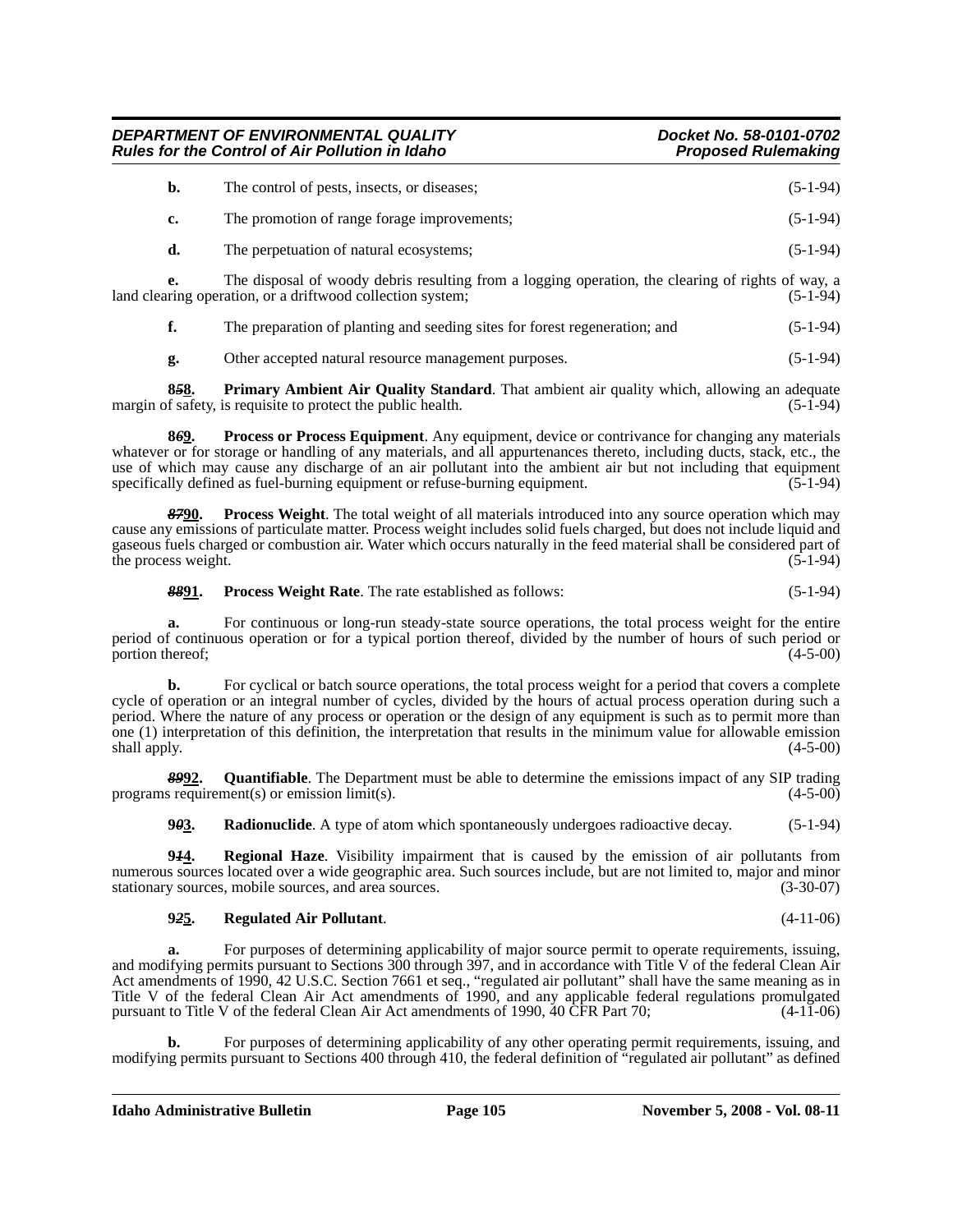in Subsection 006.94.a. shall also apply; (3-30-07)

**c.** For purposes of determining applicability of permit to construct requirements, issuing, and modifying permits pursuant to Sections 200 through 228, except Section 214, and in accordance with Part D of Subchapter I of the federal Clean Air Act, 42 U.S.C. Section 7501 et seq., "regulated air pollutant" shall mean those air contaminants that are regulated in non-attainment areas pursuant to Part D of Subchapter I of the federal Clean Air Act and applicable federal regulations promulgated pursuant to Part D of Subchapter I of the federal Clean Air Act, 40 CFR 51.165; and (4-11-06)

**d.** For purposes of determining applicability of any other major or minor permit to construct requirements, issuing, and modifying permits pursuant to 200 through 228, except Section 214, "regulated air pollutant" shall mean those air contaminants that are regulated in attainment and unclassifiable areas pursuant to Part C of Subchapter I of the federal Clean Air Act, 40 CFR 52.21, and any applicable federal regulations promulgated pursuant to Part C of Subchapter I of the federal Clean Air Act, 42 U.S.C. Section 7470 et seq. (4-11-06)

**9***3***6. Replicable**. Any SIP procedures for applying emission trading shall be structured so that two (2) independent entities would obtain the same result when determining compliance with the emission trading provisions. (4-5-00) provisions.  $(4-5-00)$ 

**9***4***7. Responsible Official**. One (1) of the following: (5-1-94)

**a.** For a corporation: a president, secretary, treasurer, or vice-president of the corporation in charge of a principal business function, or any other person who performs similar policy or decision-making functions for the corporation, or a duly authorized representative of such person if the representative is responsible for the overall operation of one (1) or more manufacturing, production, or operating facilities applying for or subject to a permit and either: (5-1-94)

i. The facilities employ more than two hundred fifty (250) persons or have gross annual sales or expenditures exceeding twenty-five million dollars (\$25,000,000) (in second quarter 1980 dollars); or (4-5-00)

ii. The delegation of authority to such representative is approved in advance by the Department. (5-1-94)

**b.** For a partnership or sole proprietorship: a general partner or the proprietor, respectively.  $(5-1-94)$ 

**c.** For a municipality, State, Federal, or other public agency: either a principal executive officer or ranking elected official. For the purposes of Section 123, a principal executive officer of a Federal agency includes the chief executive officer having responsibility for the overall operations of a principal geographic unit of the agency (e.g., a Regional Administrator of EPA). (4-5-00)

**d.** For Phase II sources: (5-1-94)

i. The designated representative in so far as actions, standards, requirements, or prohibitions under 42 ections 7651 through 7651o or the regulations promulgated thereunder are concerned; and (5-1-94) U.S.C. Sections 7651 through 76510 or the regulations promulgated thereunder are concerned; and

ii. The designated representative for any other purposes under 40 CFR Part 70. (5-1-94)

**9***5***8. Safety Measure**. Any shutdown (and related startup) or bypass of equipment or processes undertaken to prevent imminent injury or death or severe damage to equipment or property which may cause excess emissions.  $(4-5-00)$ 

**9***6***9. Salvage Operation**. Any source consisting of any business, trade or industry engaged in whole or in part in salvaging or reclaiming any product or material, such as, but not limited to, reprocessing of used motor oils, metals, chemicals, shipping containers, or drums, and specifically including automobile graveyards and junkyards.

 $(5-1-94)$ 

*97***100. Scheduled Maintenance**. Planned upkeep, repair activities and preventative maintenance on any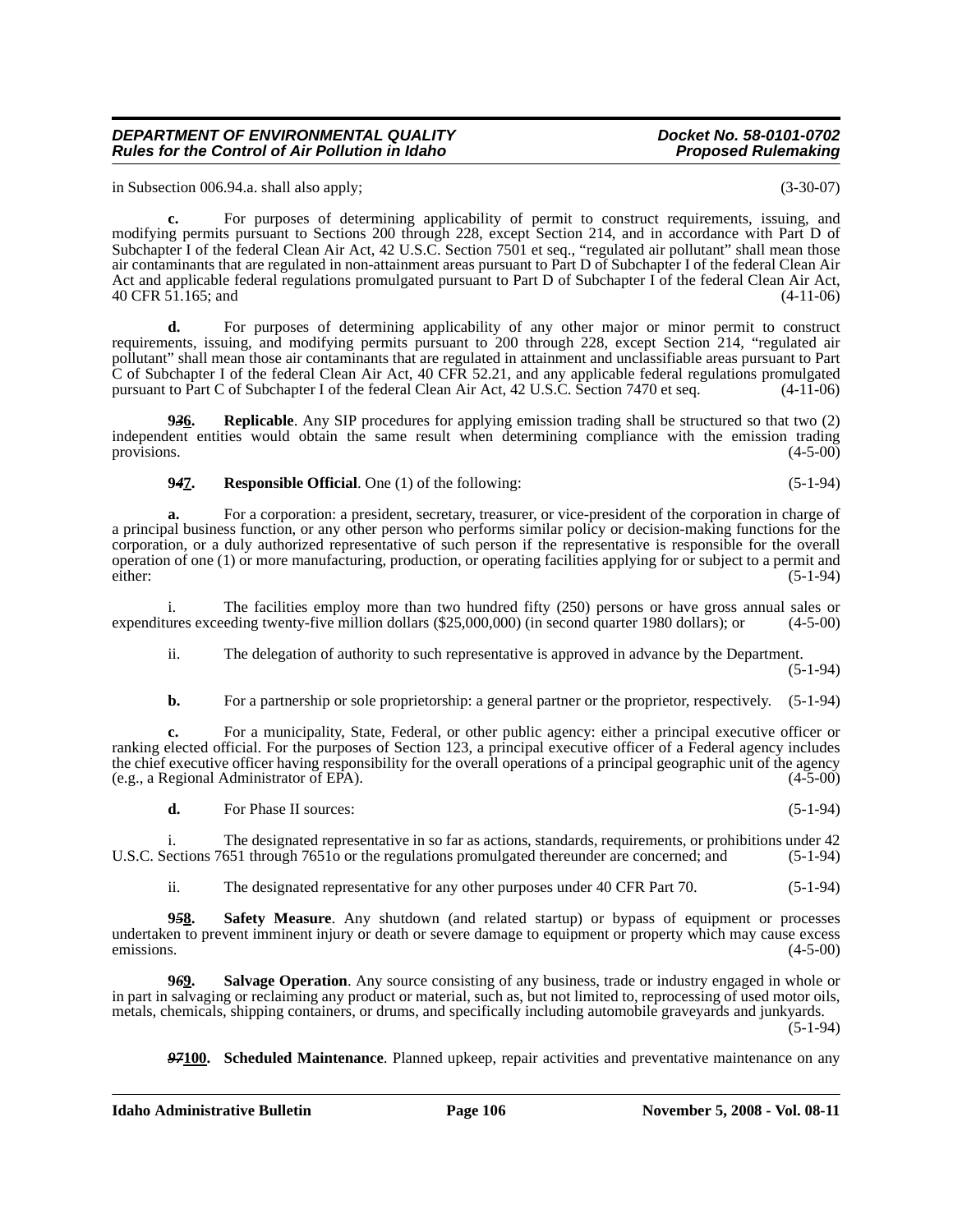air pollution control equipment or emissions unit, including process equipment, and including shutdown and startup<br>of such equipment. (3-20-97) of such equipment.

*98***101. Secondary Ambient Air Quality Standard**. That ambient air quality which is requisite to protect the public welfare from any known or anticipated adverse effects associated with the presence of air pollutants in the ambient air. (5-1-94) ambient air. (5-1-94)

*99***102. Secondary Emissions**. Emissions which would occur as a result of the construction, modification, or operation of a stationary source or facility, but do not come from the stationary source or facility itself. Secondary emissions must be specific, well defined, quantifiable, and affect the same general area as the stationary source, facility, or modification which causes the secondary emissions. Secondary emissions include emissions from any offsite support facility which would not be constructed or increase its emissions except as a result of the construction or operation of the primary stationary source, facility or modification. Secondary emissions do not include any emissions which come directly from a mobile source regulated under 42 U.S.C. Sections 7521 through 7590.

(3-30-07)

**10***0***3. Shutdown**. The normal and customary time period required to cease operations of air pollution control equipment or an emissions unit beginning with the initiation of procedures to terminate normal operation and continuing until the termination is completed. (5-1-94)

**1044.** Significant. In reference to a net emissions increase or the potential of a source to emit any of the pollutants, a rate of emissions that would equal or exceed any of the following:  $(4-11-06)$ following pollutants, a rate of emissions that would equal or exceed any of the following:

| a.              | Pollutant and emissions rate:                                                                                                             | $(4-11-06)$ |
|-----------------|-------------------------------------------------------------------------------------------------------------------------------------------|-------------|
| i.              | Carbon monoxide, one hundred (100) tons per year;                                                                                         | $(5-1-94)$  |
| ii.             | Nitrogen oxides, forty (40) tons per year;                                                                                                | $(5-1-94)$  |
| iii.            | Sulfur dioxide, forty (40) tons per year;                                                                                                 | $(5-1-94)$  |
| 1V <sub>1</sub> | Particulate matter, twenty-five (25) tons per year of particulate matter emissions; fifteen (15) tons<br>per year of $PM_{10}$ emissions; | $(4-11-06)$ |
| V.              | Ozone, forty (40) tons per year of volatile organic compounds;                                                                            | $(4-11-06)$ |
| vi.             | Lead, six-tenths $(0.6)$ of a ton per year;                                                                                               | $(5-1-94)$  |
| vii.            | Fluorides, three (3) tons per year;                                                                                                       | $(5-1-94)$  |
| viii.           | Sulfuric acid mist, seven (7) tons per year;                                                                                              | $(5-1-94)$  |
| ix.             | Hydrogen sulfide (H2S), ten (10) tons per year;                                                                                           | $(5-1-94)$  |
| X.              | Total reduced sulfur (including H2S), ten (10) tons per year;                                                                             | $(5-1-94)$  |
|                 |                                                                                                                                           |             |

xi. Reduced sulfur compounds (including H2S), ten (10) tons per year; (5-1-94)

xii. Municipal waste combustor organics (measured as total tetra- through octa-chlorinated dibenzo-p-<br>and dibenzofurans), thirty-five ten-millionths (0.0000035) tons per year; (5-1-94) dioxins and dibenzofurans), thirty-five ten-millionths (0.0000035) tons per year;

xiii. Municipal waste combustor metals (measured as particulate matter), fifteen (15) tons per year; (5-1-94)

xiv. Municipal waste combustor acid gases (measured as sulfur dioxide and hydrogen chloride), forty  $(40)$  tons per year;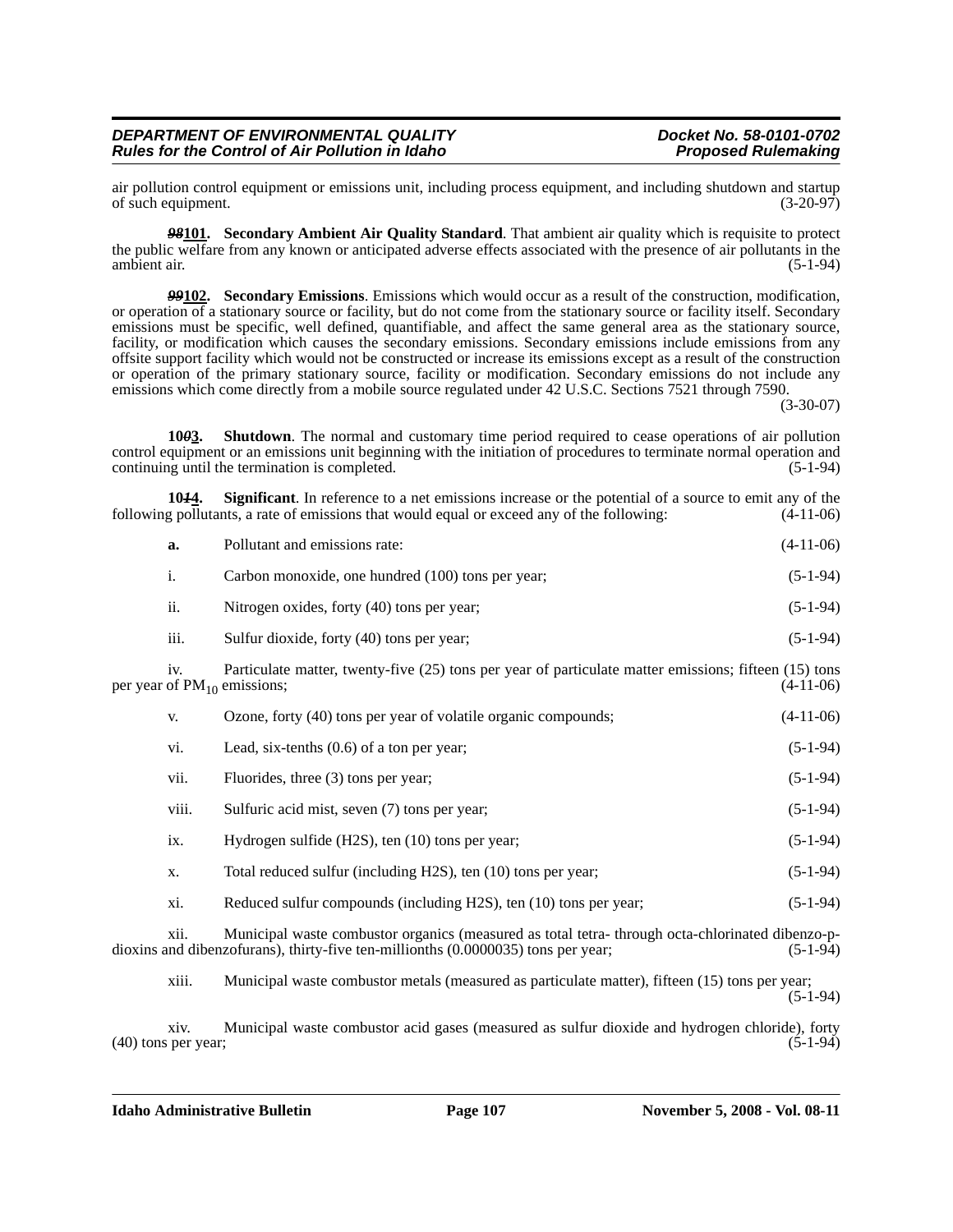xv. Municipal solid waste landfill emissions (measured as nonmethane organic compounds), fifty (50) tons per year; or

xvi. Radionuclides, a quantity of emissions, from source categories regulated by 40 CFR Part 61, Subpart H, that have been determined in accordance with 40 CFR Part 61, Appendix D and by Department approved methods, that would cause any member of the public to receive an annual effective dose equivalent of at least one tenth (0.1) mrem per year, if total facility-wide emissions contribute an effective dose equivalent of less than three (3) mrem per year; or any radionuclide emission rate, if total facility-wide radionuclide emissions contribute an effective dose equivalent of greater than or equal to three (3) mrem per year. (5-1-95)

**b.** In reference to a net emissions increase or the potential of a source or facility to emit a regulated air pollutant not listed in Subsection 006.103.a. above and not a toxic air pollutant, any emission rate; or (3-30-07)

For a major facility or major modification which would be constructed within ten (10) kilometers of a Class I area, the emissions rate which would increase the ambient concentration of an emitted regulated air pollutant in the Class I area by one (1) microgram per cubic meter, twenty-four (24) hour average, or more. (4-5-00)

**10***2***5. Significant Contribution**. Any increase in ambient concentrations which would exceed the following: (5-1-94)

| a.   | Sulfur dioxide:                                                          | $(5-1-94)$ |
|------|--------------------------------------------------------------------------|------------|
| i.   | One (1.0) microgram per cubic meter, annual average;                     | $(5-1-94)$ |
| ii.  | Five $(5)$ micrograms per cubic meter, twenty-four $(24)$ hour average;  | $(5-1-94)$ |
| iii. | Twenty-five $(25)$ micrograms per cubic meter, three $(3)$ hour average; | $(5-1-94)$ |
| b.   | Nitrogen dioxide, one (1.0) microgram per cubic meter, annual average;   | $(5-1-94)$ |
| c.   | Carbon monoxide:                                                         | $(5-1-94)$ |
| i.   | One-half $(0.5)$ milligrams per cubic meter, eight $(8)$ hour average;   | $(5-1-94)$ |
| ii.  | Two $(2)$ milligrams per cubic meter, one $(1)$ hour average;            | $(5-1-94)$ |
| d.   | $PM-10$ :                                                                | $(5-1-94)$ |
| i.   | One (1.0) microgram per cubic meter, annual average;                     | $(5-1-94)$ |
| ii.  | Five (5.0) micrograms per cubic meter, twenty-four (24) hour average.    | $(5-1-94)$ |

**103<u>6</u>. Small Fire**. A fire in which the material to be burned is not more than four (4) feet in diameter nor n three (3) feet high. (5-1-94) more than three  $(3)$  feet high.

**10***4***7. Smoke**. Small gas-borne particles resulting from incomplete combustion, consisting predominantly, but not exclusively, of carbon and other combustible material. (5-1-94)

**1058.** Smoke Management Plan. A document issued by the Director to implement Sections 606 through egories of Allowable Burning. 616, Categories of Allowable Burning.

**10***6***9. Smoke Management Program**. A program whereby meteorological information, fuel conditions, fire behavior, smoke movement and atmospheric dispersal conditions are used as a basis for scheduling the location, amount and timing of open burning operations so as to minimize the impact of such burning on identified smoke sensitive areas.

**1***07***<u>10</u>. Source**. A stationary source. (5-1-94)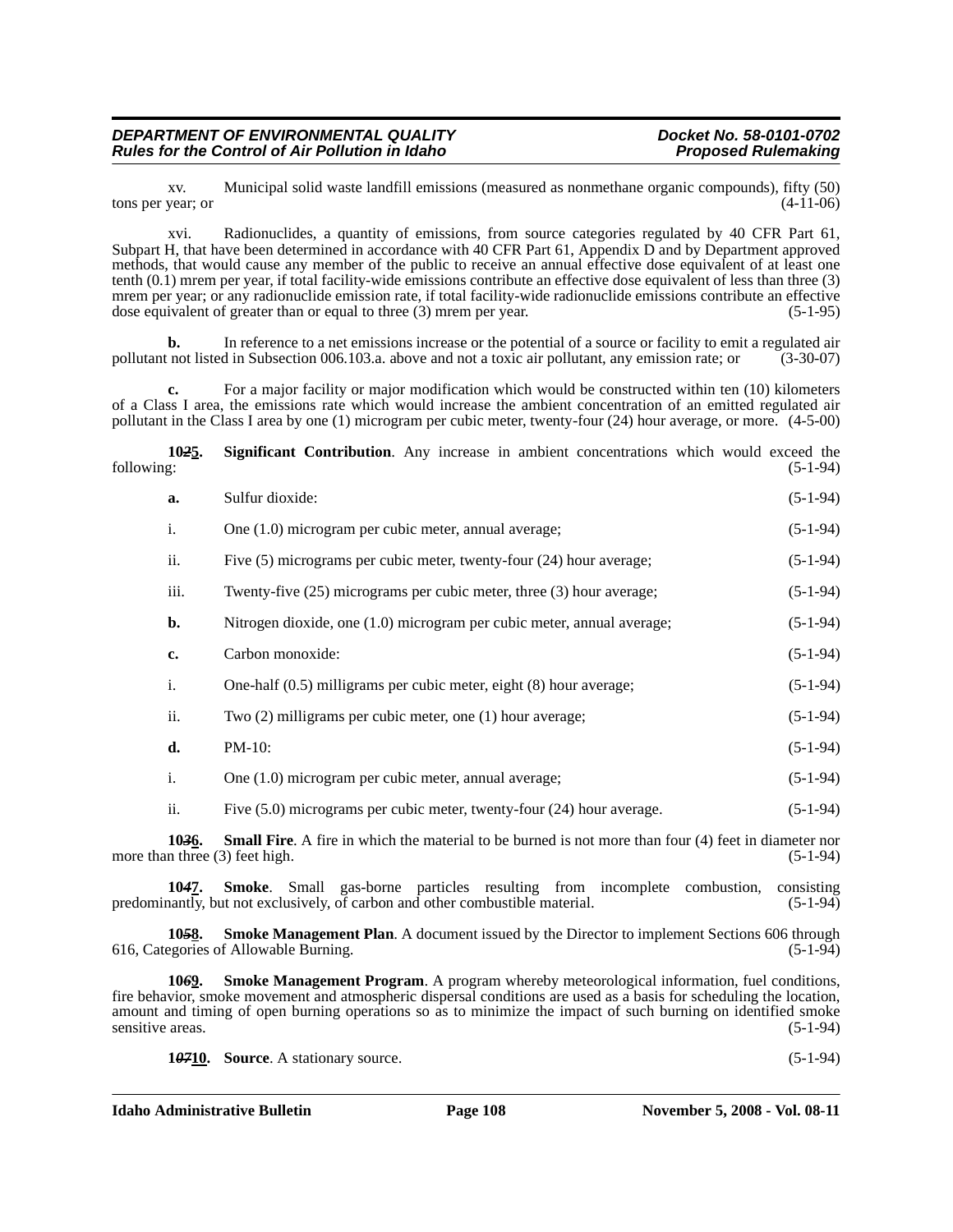**1***08***11. Source Operation**. The last operation preceding the emission of air pollutants, when this operation:  $(5-1-94)$ 

**a.** Results in the separation of the air pollutants from the process materials or in the conversion of the process materials into air pollutants, as in the case of fuel combustion; and (5-1-94)

**b.** Is not an air cleaning device. (5-1-94)

**112. Special Fuels**. All fuel suitable as fuel for diesel engines; a compressed or liquefied gas obtained as a by-product in petroleum refining or natural gasoline manufacture, such as butane, isobutane, propane, propylene, butylenes, and their mixtures; and natural gas, either liquid or gas, and hydrogen, used for the generation of power for the operation or propulsion of motor vehicles.

**1***09***<sup>1</sup>13. Stack**. Any point in a source arranged to conduct emissions to the ambient air, including a chimney, duit, or duct but not including flares. flue, conduit, or duct but not including flares.

**114. Stage 1 Vapor Collection**. Used during the refueling of underground gasoline storage tanks to reduce hydrocarbon emissions. Vapors in the tank, which are displaced by the incoming gasoline, are routed through a hose into the gasoline cargo tank and returned to the terminal for processing. Two (2) types of Stage 1 systems exist: coaxial and dual point.

**a.** Coaxial System. A Stage 1 vapor collection system that requires only one (1) tank opening. The tank opening is usually four (4) inches in diameter with a three (3) inch diameter product fill tube inserted into the opening. Fuel flows through the inner tube while vapors are displaced through the annular space between the inner and outer tubes.

**b.** Dual Point System. A Stage 1 vapor collection system that consists of two (2) separate tank openings, one  $(1)$  for delivery of the product and the other for the recovery of vapors.

**11***0***5. Standard Conditions**. Except as specified in Subsection 576.02 for ambient air quality standards, a dry gas temperature of twenty degrees Celsius (20C) sixty-eight degrees Fahrenheit (68F) and a gas pressure of seven hundred sixty (760) millimeters of mercury (14.7 pounds per square inch) absolute. (4-5-00)

**11***1***6. Startup**. The normal and customary time period required to bring air pollution control equipment or an emissions unit, including process equipment, from a nonoperational status into normal operation. (5-1-94)

**11***2***7. Stationary Source**. Any building, structure, facility, emissions unit, or installation which emits or may emit any air pollutant. The fugitive emissions shall not be considered in determining whether a permit is required<br>(4-11-06) (4-11-06) unless required by federal law.

| 1138. | <b>Tier I Source.</b> Any of the following: | $(5-1-94)$ |
|-------|---------------------------------------------|------------|
|-------|---------------------------------------------|------------|

**a.** Any source located at any major facility as defined in Section 008; (4-5-00)

**b.** Any source, including an area source, subject to a standard, limitation, or other requirement under 42 U.S.C. Section 7411 or 40 CFR Part 60, and required by EPA to obtain a Part 70 permit; (4-11-06)

**c.** Any source, including an area source, subject to a standard or other requirement under 42 U.S.C. Section 7412, 40 CFR Part 61 or 40 CFR Part 63, and required by EPA to obtain a Part 70 permit, except that a source is not required to obtain a permit solely because it is subject to requirements under  $42 \text{ U.S.C.}$  Section  $\bar{7}412(\text{r})$ ;  $(4 - 11 - 06)$ 

|    |                                                               | $(1.11 \text{ } 00)$ |
|----|---------------------------------------------------------------|----------------------|
| d. | Any Phase II source; and                                      | $(5-1-94)$           |
| е. | Any source in a source category designated by the Department. | $(5-1-94)$           |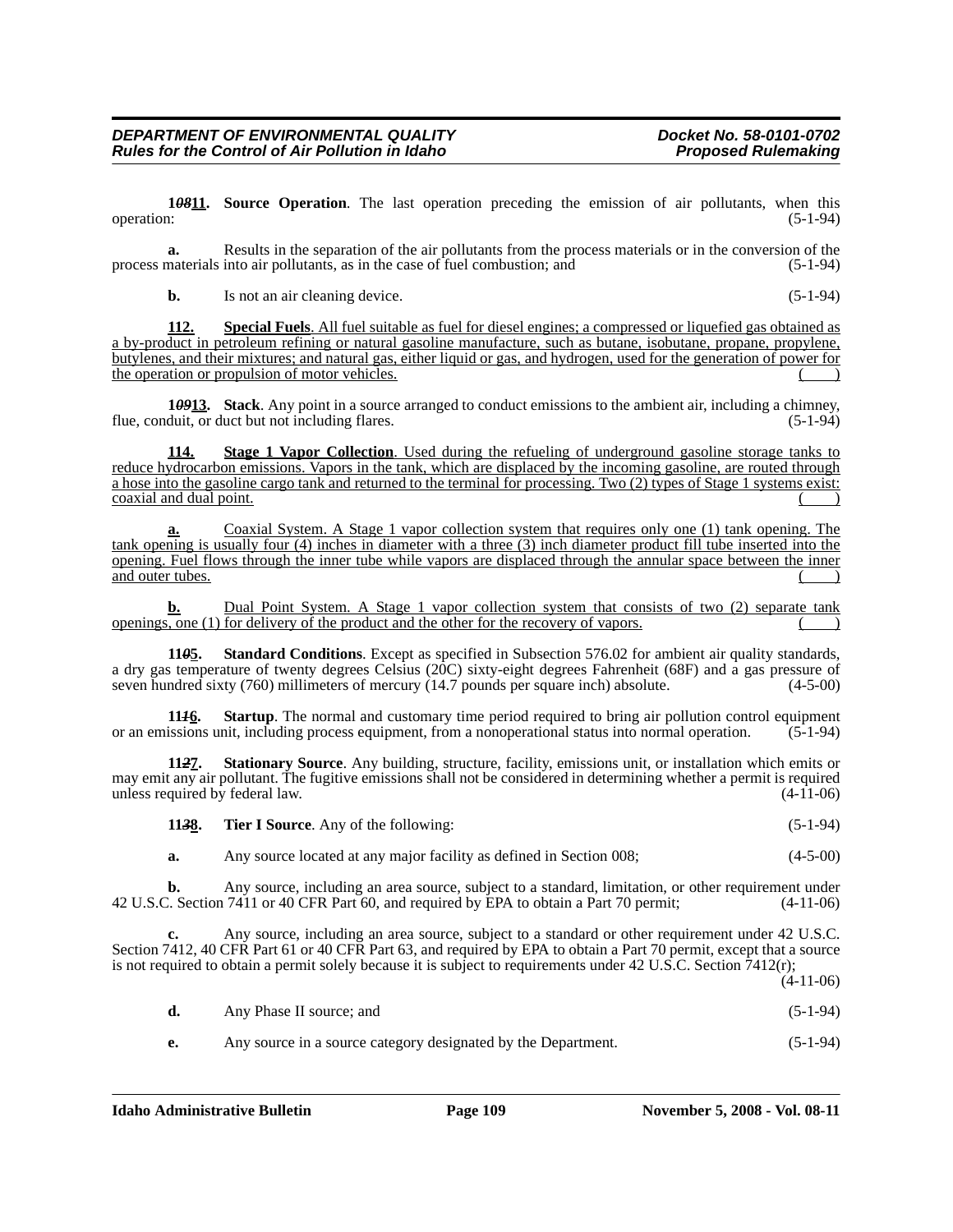**11***4***9. Total Suspended Particulates**. Particulate matter as measured by the method described in 40 CFR 50 Appendix B.

**1***15***20. Toxic Air Pollutant**. An air pollutant that has been determined by the Department to be by its nature, toxic to human or animal life or vegetation and listed in Section 585 or 586. (5-1-94)

**1***16***21. Toxic Air Pollutant Carcinogenic Increments**. Those ambient air quality increments based on the probability of developing excess cancers over a seventy (70) year lifetime exposure to one (1) microgram per cubic meter (1 ug/m3) of a given carcinogen and expressed in terms of a screening emission level or an acceptable ambient concentration for a carcinogenic toxic air pollutant. They are listed in Section 586. (5-1-94)

**1***17***22. Toxic Air Pollutant Non-carcinogenic Increments**. Those ambient air quality increments based on occupational exposure limits for airborne toxic chemicals expressed in terms of a screening emission level or an acceptable ambient concentration for a non-carcinogenic toxic air pollutant. They are listed in Section 585. (5-1-94)

**1<del>***1823***. Toxic Substance**</del>. Any air pollutant that is determined by the Department to be by its nature, toxic or animal life or vegetation. (5-1-94) to human or animal life or vegetation.

**1***19***24. Trade Waste**. Any solid, liquid or gaseous material resulting from the construction or demolition of any structure, or the operation of any business, trade or industry including, but not limited to, wood product industry waste such as sawdust, bark, peelings, chips, shavings and cull wood. (5-1-94)

**12***0***5. TRS (Total Reduced Sulfur)**. Hydrogen sulfide, mercaptans, dimethyl sulfide, dimethyl disulfide and any other organic sulfide present. (5-1-94)

**12***1***6. Unclassifiable Area**. An area which, because of a lack of adequate data, is unable to be classified pursuant to 42 U.S.C. Section 7407(d) as either an attainment or a nonattainment area. (5-1-94)

**12***2***7. Uncontrolled Emission**. An emission which has not been treated by control equipment. (5-1-94)

**12***3***8. Upset**. An unplanned disruption in the normal operations of any equipment or emissions unit which may cause excess emissions. (4-5-00)

**1249.** Visibility Impairment. Any humanly perceptible change in visibility (light extinction, visual natrast, coloration) from that which would have existed under natural conditions. (3-30-07) range, contrast, coloration) from that which would have existed under natural conditions.

**1***25***30. Visibility in Any Mandatory Class I Federal Area**. Includes any integral vista associated with  $t$ hat area.  $(3-30-07)$ 

**1***26***31. Wigwam Burner**. Wood waste burning devices commonly called teepee burners, silos, truncated cones, and other such burners commonly used by the wood product industry for the disposal by burning of wood wastes.  $(5-1-94)$ 

**1***27***32. Wood Stove Curtailment Advisory**. An air pollution alert issued through local authorities and/or the Department to limit wood stove emissions during air pollution episodes. (5-1-94)

### *(BREAK IN CONTINUITY OF SECTIONS)*

#### *592. -- 599. (RESERVED).*

#### **592. STAGE 1 VAPOR COLLECTION.**

The purpose of Sections 592 through 598 is to set forth requirements for Stage 1 vapor collection systems. Section 599 sets forth the requirements for gasoline cargo tanks that deliver gasoline to those required to install and operate Stage 1 vapor collection systems. These sections apply to gasoline dispensing facilities (GDF) and gasoline cargo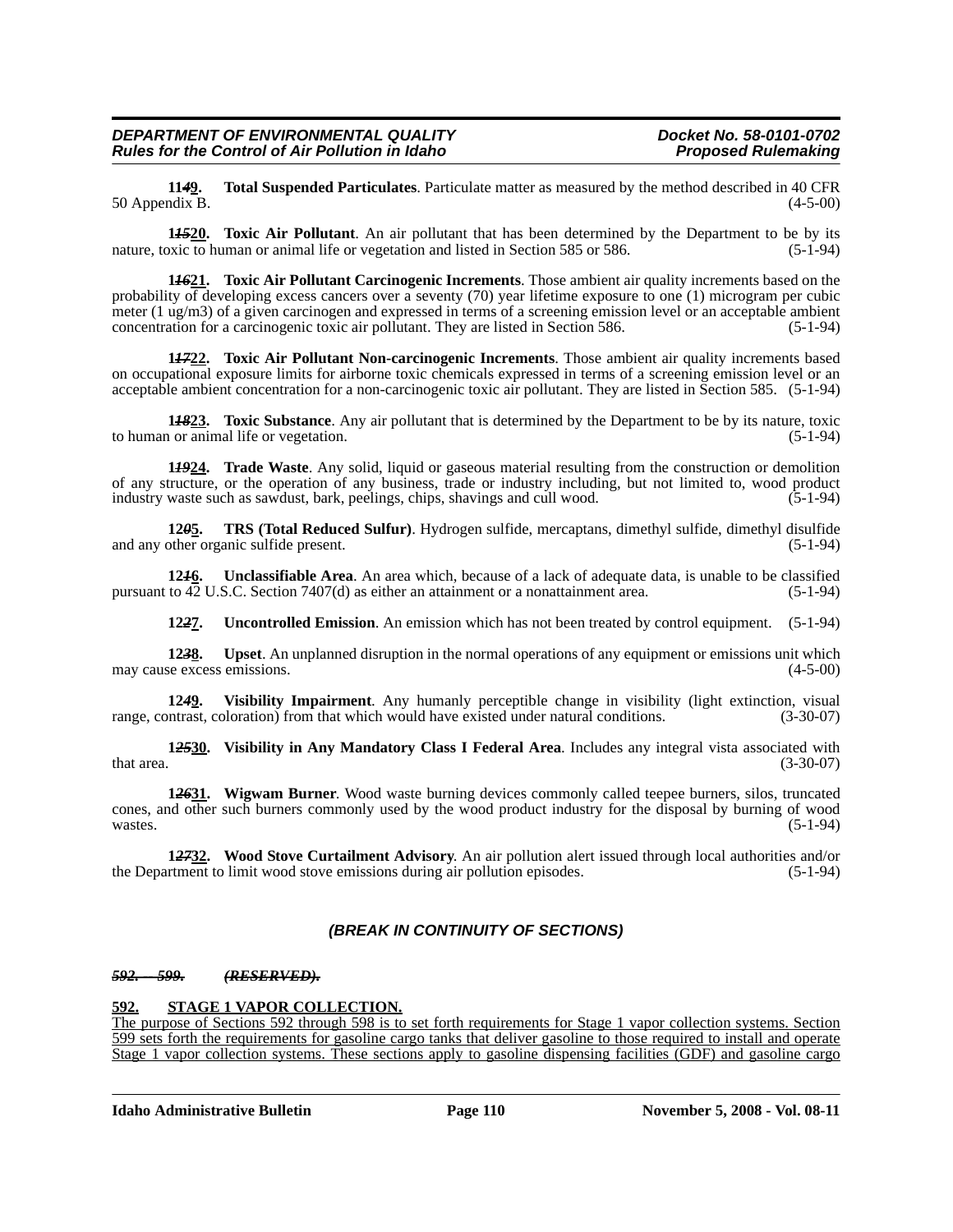tanks in Ada and Canyon Counties only. Nothing in these rules is intended to supersede or render inapplicable any federal, state, or local laws, including, but not limited to, the National Emission Standards for Hazardous Air Pollutants for Source Category: Gasoline Dispensing Facilities, 40 CFR Part 63, Subpart CCCCCC, of the federal Clean Air Act. ( )

# **593. AFFECTED EQUIPMENT OR PROCESSES.**

**01. Applicability**. Sections 592 through 598 apply to transfers of gasoline to underground storage tanks with a tank capacity of ten thousand (10,000) gallons and not otherwise subject to 40 CFR 63.11118. The emission sources include the underground gasoline storage tanks and associated equipment components in vapor or liquid gasoline service at new, reconstructed, or existing GDFs. Pressure/vacuum vents on underground gasoline storage tanks and the equipment necessary to unload product from cargo tanks into the storage tanks at GDFs are covered emission sources.

**02. New Sources**. A source is a new source if construction commenced on the source after April 1,  $\overline{2009}$ .

**03. Reconstructed Sources**. A source is reconstructed if meeting the criteria for reconstruction as defined in  $40$  CFR 63.2, incorporated by reference into these rules at Section 107.

**04. Existing Sources**. A source is an existing source if it is not new or reconstructed.

## **594. COMPLIANCE DATES.**

**01. New or Reconstructed Sources**. For a new or reconstructed source, the owner or operator must comply with the standards in Sections 595 and 596 no later than April 1, 2009 or upon startup, whichever is later. Owners or operators of new sources shall install dual point systems.

**Existing Sources**. For an existing source, the owner or operator must comply with the standards in Sections 595 and 596 upon installation of the Stage 1 vapor collection system, or by May 1, 2010, whichever is earlier. ( )

### **595. SUBMERGED FILL REQUIREMENTS.**

The owner or operator must only load gasoline into underground storage tanks at the facility by utilizing submerged  $filling.$  ( )

**Installed On or Before November 9, 2006**. Submerged fill pipes installed on or before November  $9,2006$  must be no more than twelve  $(12)$  inches from the bottom of the storage tank.

**02. Installed After November 9, 2006**. Submerged fill pipes installed after November 9, 2006 must be no more than six  $(6)$  inches from the bottom of the storage tank.

### **596. VAPOR BALANCE REQUIREMENTS.**

The owner or operator of a GDF must comply with the following requirements on and after the applicable compliance date in Section 594:

**01. Loading**. When loading an underground gasoline storage tank equipped with a vapor balance system, connect and ensure the proper operation of the vapor balance system whenever gasoline is being loaded.

 $($   $)$ 

#### **02. Maintenance**. Maintain all equipment associated with the vapor balance system to be vapor tight and in good working order.

**Inspection**. [In order to ensure that the vapor balance equipment is maintained to be vapor tight and](www.deq.idaho.gov) [in good working order, inspect the vapor balance equipment on an annual basis to discover potential or actual](www.deq.idaho.gov) equipment failures. A log form is available on the Department's website at www.deq.idaho.gov.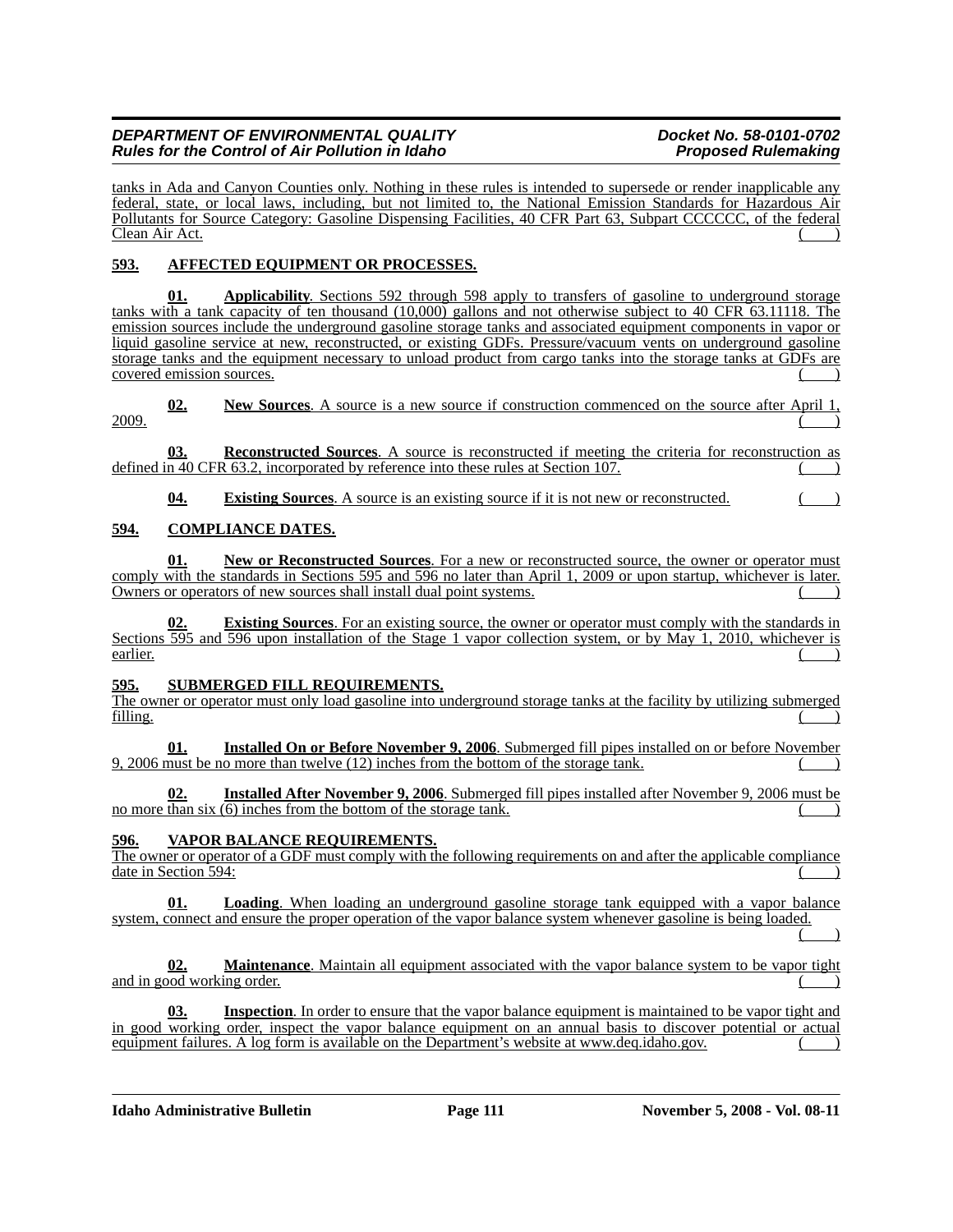**Repair**. Replace, repair or modify any worn or ineffective component or design element within twenty-four (24) hours to ensure the vapor-tight integrity and efficiency of the vapor balance system. If repair parts must be ordered, either a written or verbal order for those parts must be initiated within two (2) working days of detecting such a leak. Such repair parts must be installed within five  $(5)$  working days after receipt.

## **597. TESTING AND MONITORING REQUIREMENTS.**

The owner or operator of a GDF must comply with the following requirements within ninety (90) days of registration under Section  $\overline{598}$  and every three (3) years thereafter.

### **01. Testing**. ( )

**a.** The owner or operator must demonstrate compliance with the leak rate and cracking pressure requirements, specified in item 1(g) of Table 1 to 40 CFR Part 63, Subpart CCCCCC, incorporated by reference into these rules at Section 107, for pressure-vacuum vent valves installed on underground gasoline storage tanks using the test methods identified in Subsection 597.01.a.i. or 597.01.a.ii. ( )

i. California Air Resources Board Vapor Recovery Test Procedure TP-201.1E,--Leak Rate and Cracking Pressure of Pressure/Vacuum Vent Valves, adopted October 8, 2003 (see 40 CFR 63.14, incorporated by reference into these rules at Section 107).  $($ )

Use alternative test methods and procedures in accordance with the alternative test method requirements in 40 CFR 63.7(f), incorporated by reference into these rules at Section 107.

**b.** The owner or operator must demonstrate compliance with the static pressure performance requirement, specified in item 1(h) of Table 1 to 40 CFR Part 63, Subpart CCCCCC, for the vapor balance system by conducting a static pressure test on the underground gasoline storage tanks using the test methods identified in paragraph 597.01.b.i. or 597.01.b.ii.

California Air Resources Board Vapor Recovery Test Procedure TP-201.3,--Determination of 2-Inch WC Static Pressure Performance of Vapor Recovery Systems of Dispensing Facilities, adopted April 12, 1996, and amended March 17, 1999 (see 40 CFR 63.14, incorporated by reference into these rules at Section 107). (

Use alternative test methods and procedures in accordance with the alternative test method requirements in  $40$  CFR  $63.7(f)$ , incorporated by reference into these rules at Section 107.

**02. Alternative Testing**. The owner or operator of a GDF, choosing, under the provisions of 40 CFR 63.6(g), to use a vapor balance system other than that described in Table 1 to 40 CFR Part 63, Subpart CCCCCC, must demonstrate to the Department the equivalency of their vapor balance system to that described in Table 1 to 40 CFR Part 63, Subpart CCCCCC, using the procedures specified in Subsections 597.02.a. and 597.02.b.

The owner or operator must demonstrate compliance by conducting a performance test on the vapor balance system to demonstrate that the vapor balance system achieves 95 percent reduction using the California Air Resources Board Vapor Recovery Test Procedure TP-201.1,--Volumetric Efficiency for Phase I Vapor Recovery Systems, adopted April 12, 1996, and amended February 1, 2001, and October 8, 2003, (see 40 CFR 63.14, incorporated by reference into these rules at Section 107).

**b.** The owner or operator must, during the performance test required under Subsection 597.02.a., determine and document alternative acceptable values for the leak rate and cracking pressure requirements specified in item 1(g) of Table 1 to 40 CFR Part 63, Subpart CCCCCC, and for the static pressure performance requirement in item 1(h) of Table 1 to 40 CFR Part 63, Subpart CCCCCC.

# **598. REGISTRATION, RECORDKEEPING, AND REPORTING REQUIREMENTS.**

# **01. Registration**. ( )

**a.** Any GDF subject to these rules shall: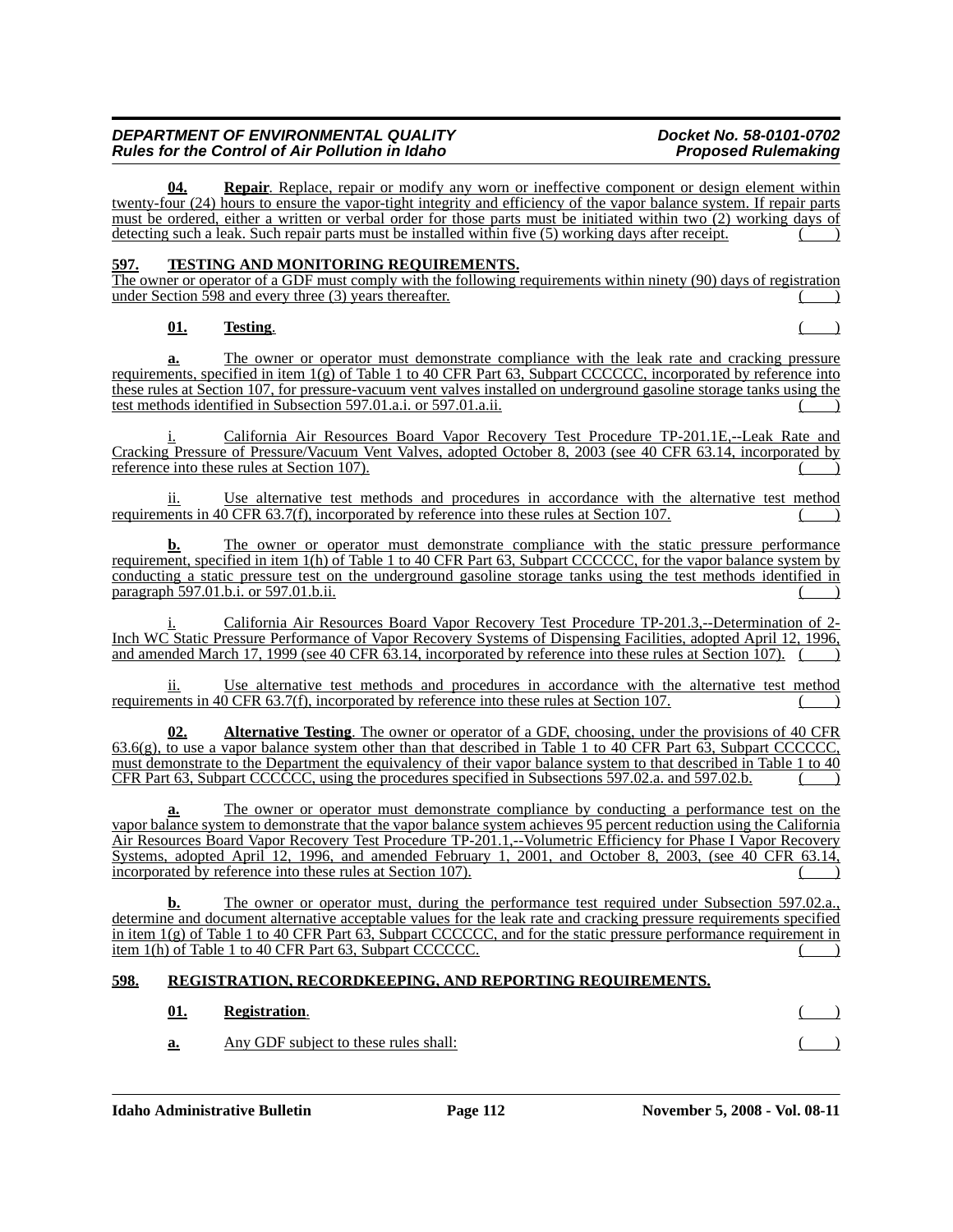Within thirty (30) days of installation of the Stage 1 vapor collection system, the owner or operator of the GDF shall submit to the Department a registration which provides, at a minimum, the operation name and address, signature of the owner or operator in accordance with Section 123 of these rules, the location of records and reports required by Subsections 598.02 and 598.03 (including contact person's name, address and telephone number), the number of underground gasoline storage tanks, the number of gasoline tank pipe vents, and the date of completion of installation of the Stage 1 vapor collection system and pressure/vacuum relief valve; and ()

ii. The registration certification shall be displayed at the GDF. ( )

**b.** Upon modification of an existing Stage 1 vapor collection system or pressure/vacuum relief valve, the owner or operator of the GDF shall submit to the Department a registration that details the changes to the information provided in the previous registration and which includes the signature of the owner or operator. The registration must be submitted to the Department within thirty (30) days after completion of such modification.  $($  )

**c.** A new registration must be submitted to the Department within thirty (30) days after any change in ownership of the  $\overline{\text{GDF}}$ .

# **02. Recordkeeping Requirements. a.** Each owner or operator must keep the following records: i. Records of all tests performed under Section 597;

ii. Records related to the operation and maintenance of vapor balance equipment required under Section 596. Any vapor balance component defect must be logged and tracked by station personnel on a monthly basis using forms provided by the Department or a reasonable facsimile; and

iii. Records of permanent changes made at the GDF and vapor balance equipment which may affect  $e$ missions. ( $\qquad$ )

**b.** Records required under 598.02.a. must be kept for a period of five (5) years and must be made available for inspection by the Department upon request.

**03. Reporting Requirements**. Each owner or operator subject to the management practices in Section 596 must report to the Department the results of all volumetric efficiency tests required under Section 597. Reports submitted under these rules must be submitted within thirty (30) days of the completion of the performance testing.  $\begin{pmatrix} 1 & 1 \\ 1 & 1 \end{pmatrix}$ 

# **599. GASOLINE CARGO TANKS.**

**01. Prohibitions**. After May 1, 2010, or if a Stage 1 vapor collection system is installed and operating, whichever is earlier, owners or operators of gasoline cargo tanks that unload gasoline into an underground gasoline storage tank with a capacity of ten thousand (10,000) gallons or more, in Ada or Canyon Counties, shall comply with Table 2 to 40 CFR Part 63, Subpart CCCCCC, incorporated by reference into these rules at Section 107. Table 2 requires that the following conditions are met prior to unloading the gasoline:

**a.** All hoses in the vapor balance system are properly connected; ()

**b.** The adapters or couplers that attach to the vapor line on the storage tank have closures that seal upon disconnect;

**c.** All vapor return hoses, couplers, and adapters used in the gasoline delivery are vapor-tight; (

**d.** All tank truck vapor return equipment is compatible in size and forms a vapor-tight connection with the vapor balance equipment on the GDF storage tank; and ( )

**Idaho Administrative Bulletin** Page 113 November 5, 2008 - Vol. 08-11